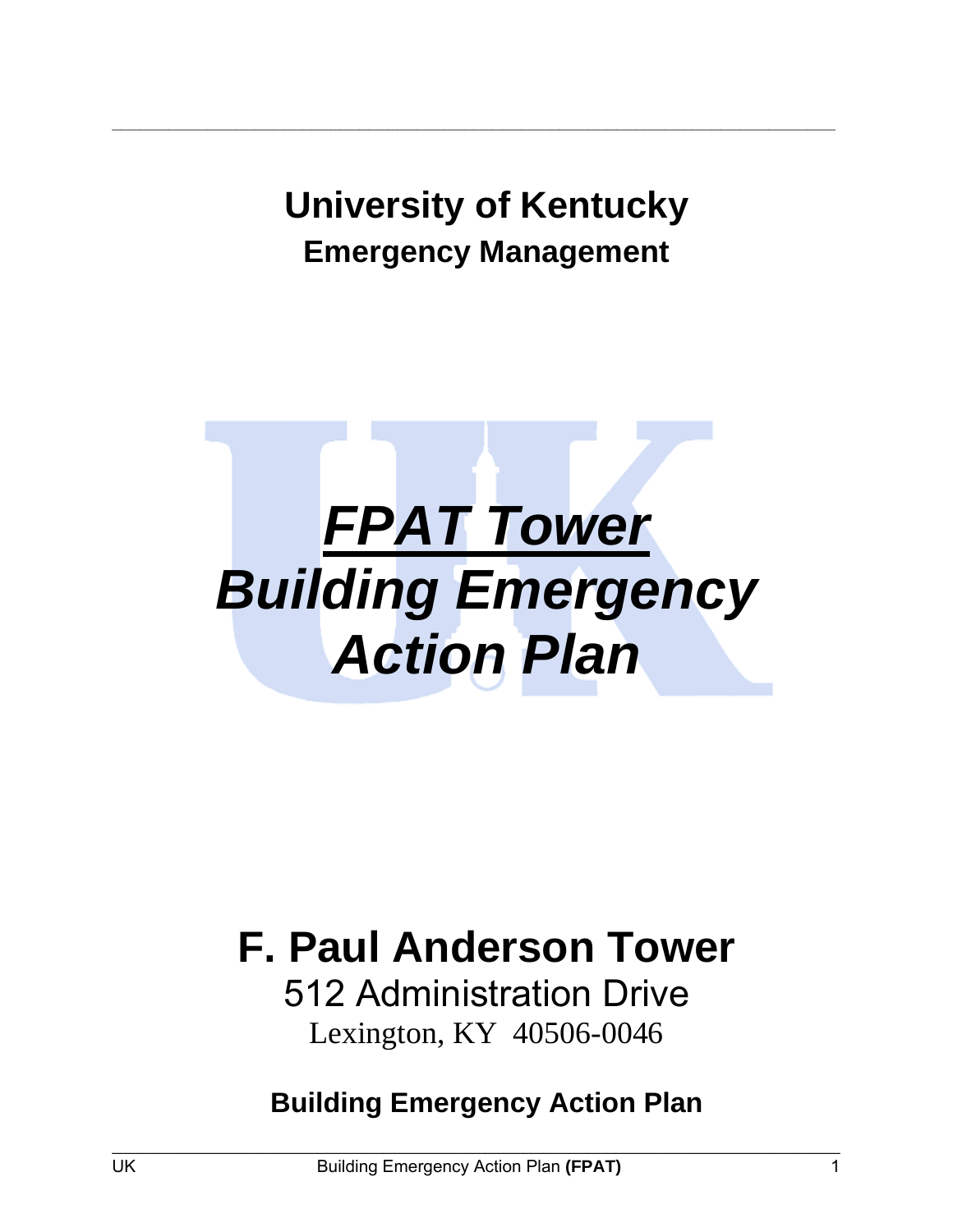# **Record of Change**

|                            | Page<br>Number |                                                      | <b>Person Making</b><br><b>Change</b> |
|----------------------------|----------------|------------------------------------------------------|---------------------------------------|
| Date of Change<br>06/01/11 |                |                                                      |                                       |
| 08/15/13                   |                | Section Changed<br>Original document<br>Contact list | Nancy Miller<br>C. Rogers             |
|                            |                |                                                      |                                       |
|                            |                |                                                      |                                       |
|                            |                |                                                      |                                       |
|                            |                |                                                      |                                       |
|                            |                |                                                      |                                       |
|                            |                |                                                      |                                       |
|                            |                |                                                      |                                       |
|                            |                |                                                      |                                       |
|                            |                |                                                      |                                       |
|                            |                |                                                      |                                       |
|                            |                |                                                      |                                       |
|                            |                |                                                      |                                       |
|                            |                |                                                      |                                       |
|                            |                |                                                      |                                       |
|                            |                |                                                      |                                       |
|                            |                |                                                      |                                       |
|                            |                |                                                      |                                       |
|                            |                |                                                      |                                       |
|                            |                |                                                      |                                       |
|                            |                |                                                      |                                       |
|                            |                |                                                      |                                       |
|                            |                |                                                      |                                       |
|                            |                |                                                      |                                       |
|                            |                |                                                      |                                       |
|                            |                |                                                      |                                       |
|                            |                |                                                      |                                       |
|                            |                |                                                      |                                       |
|                            |                |                                                      |                                       |
|                            |                |                                                      |                                       |
|                            |                |                                                      |                                       |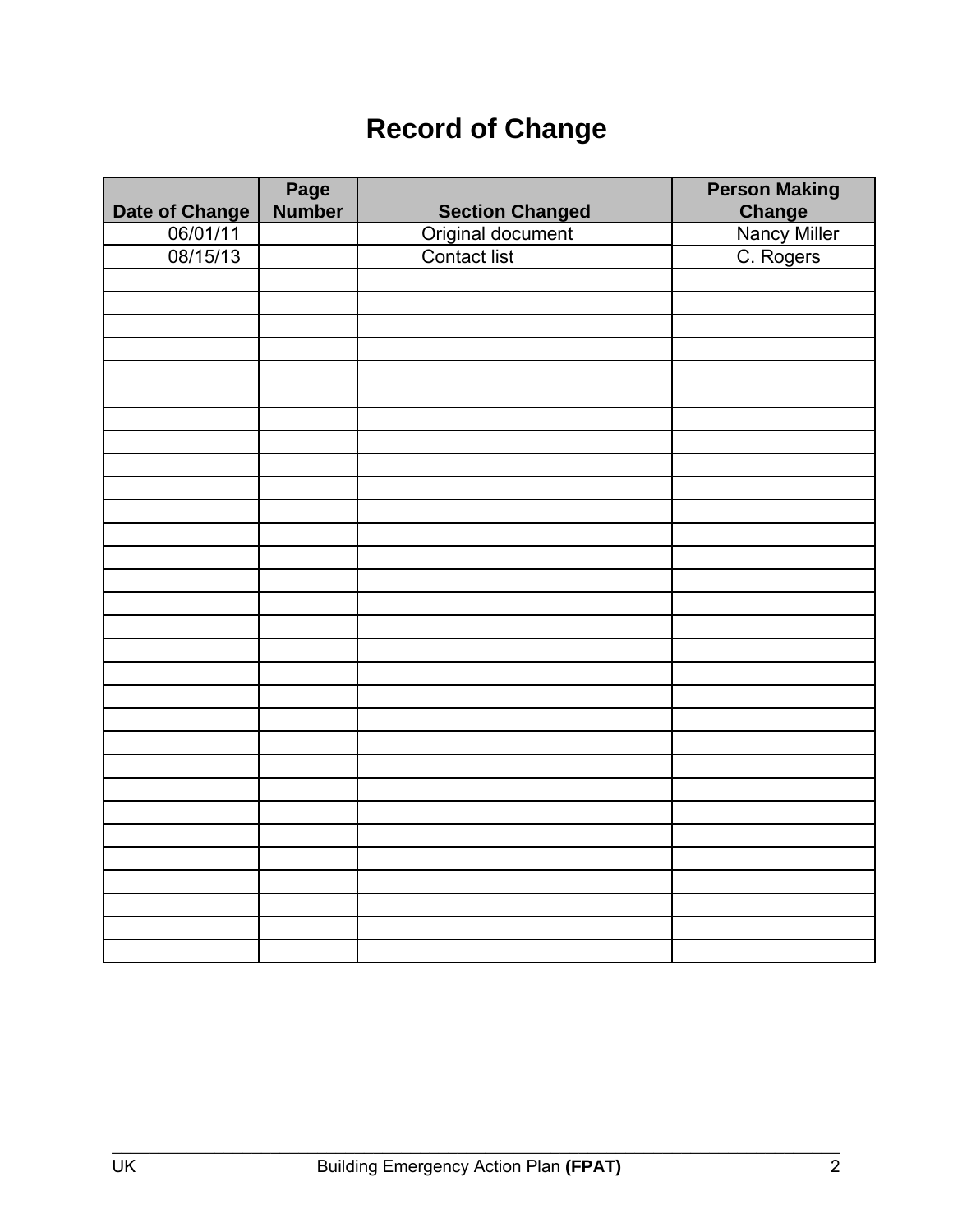**Table of Contents:** 

| <b>Section 1.0: Introduction</b>                                  | 4              |
|-------------------------------------------------------------------|----------------|
| <b>Section 2.0: Emergency Action Responsibilities</b>             | 5              |
| <b>Section 3.0: Emergency Contact Numbers</b>                     | 6              |
| Section 4.0: Emergency Action Plan: Fire                          | $\overline{7}$ |
| Section 5.0: Emergency Action Plan: Severe Weather                | 8              |
| Section 6.0: Emergency Action Plan: Earthquake                    | 9              |
| Section 7.0: Emergency Action Plan: Hazardous Materials           | 10             |
| Section 8.0: Emergency Action Plan: Chemical Emergency            | 12             |
| Section 9.0: Emergency Action Plan: Utility Interruption          | 13             |
| Section 10.0: Emergency Action Plan: Workplace Violence/Terrorism | 14             |
| <b>Section 11.0: Emergency Action Plan: Bomb Threat</b>           | 15             |
| Section 12.0: Emergency Action Plan: Medical Emergency            | 16             |
| Section 13.0: Emergency Action Plan: After the Emergency          | 16             |
| <b>Appendix A: Evacuation routes</b>                              | 17             |
| <b>Appendix B: Severe Weather Shelters</b>                        | 18             |
| <b>Appendix C: Procedures for Providing Assistance to</b>         | 19             |
| <b>Mobility Impaired Individuals</b>                              |                |
| <b>Appendix D: Bomb Threat Caller Checklist</b>                   | $22 \,$        |
| <b>Appendix E: Phone Tree</b>                                     | 23             |
|                                                                   |                |

## *Contacts for Additional Emergency Related Information*

| <b>EMERGENCY</b>                       | 911      |
|----------------------------------------|----------|
| <b>UK Police Department</b>            | 257-1616 |
| <b>Emergency Management Office</b>     | 257-3815 |
| <b>UK Fire Marshal</b>                 | 257-6326 |
| <b>Environmental Health and Safety</b> | 257-3845 |
| <b>PPD Delta Room</b>                  | 257-2830 |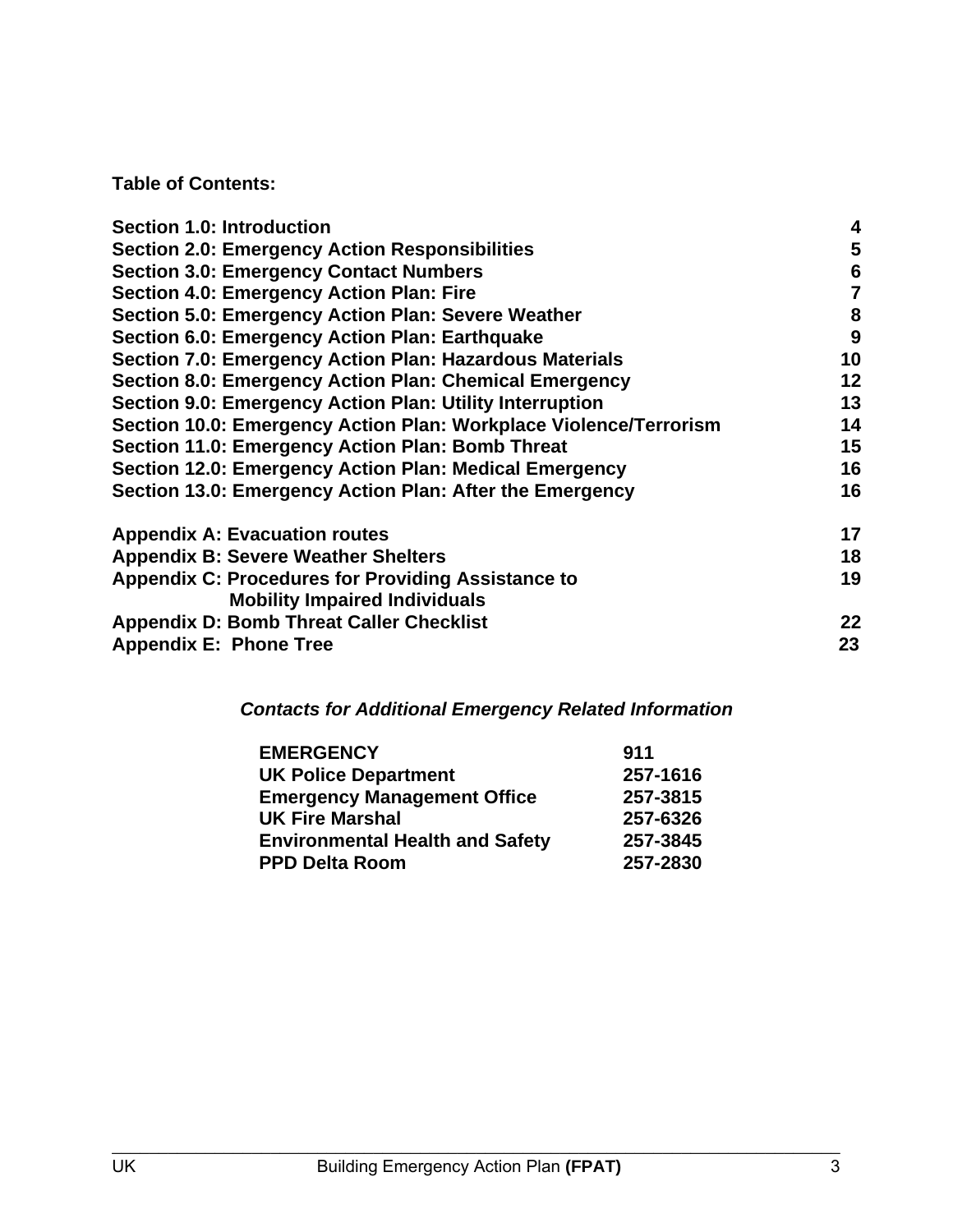#### **University of Kentucky F. PAUL ANDERSON TOWER Building Emergency Action Plan**

**This model Building Emergency Action Plan (BEAP) is for the use by departments that are the sole occupant(s) of a building. This model BEAP is to be completed and submitted to the UK Emergency Management Office for review and acceptance. If you need any assistance in the completion of this model BEAP please contact Christy Giles, Director of Emergency Management at 257-3815 or via email at cgile0@email.uky.edu.**

#### **1.0 INTRODUCTION**

- 1.1 Each department at the University must have a Building Emergency Action Plan (**BEAP**) to provide for students, faculty, staff and visitors during an emergency. Each BEAP is developed by the individual department or group of departments occupying the building. The plan for **F. Paul Anderson Tower (FPAT)** was developed using a model plan prepared by the UK Emergency Management Office. This plan has been reviewed and approved by the Emergency Management Office and implemented on 10/30/09.
- 1.2 Each Building Emergency Action Plan is developed not only to provide for the safety of the University community, but also to comply with Occupational Safety and Health Administration (OSHA) regulation 29 CFR 1910.38. The FPAT BEAP is kept in the office of each floor leader listed on page 6 and a copy is on file at the UK Emergency Management Office.
- 1.3 Each employee covered by this Building Emergency Action Plan must be provided with a copy of the plan and instructed as to their responsibilities and actions during an emergency. A record must be maintained including the names of everyone that has been trained. This record is located in the office of each floor leader listed on page 6. The FPAT BEAP and training list are contained in a red binder.
- 1.4 The Building Emergency Action Plan will be reviewed and tested annually during the month of June.

Building Emergency Coordinators

Department Chairs

Reviewed UK Emergency Management Director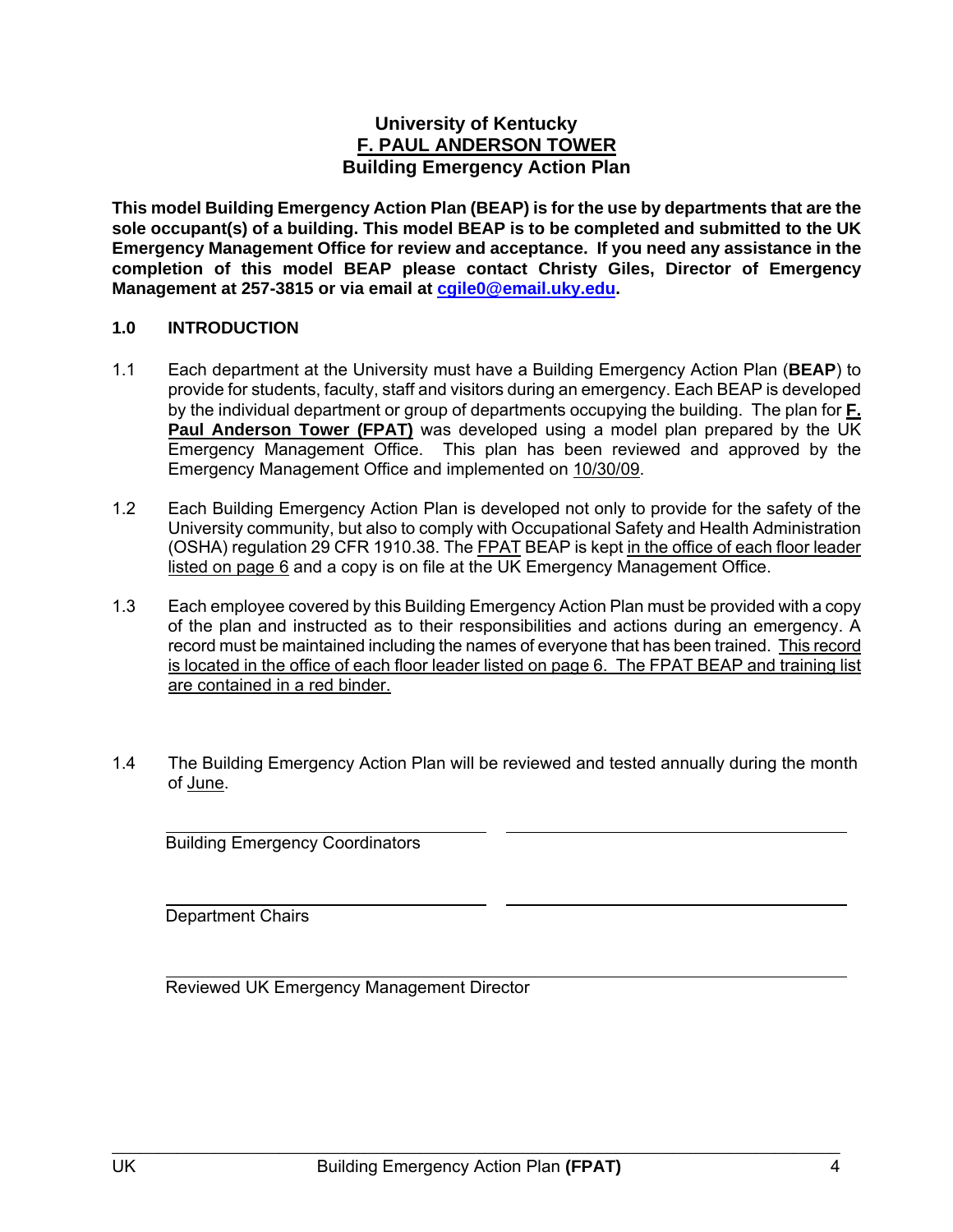#### **2.0 EMERGENCY ACTION RESPONSIBILITIES**

- 2.1 The Department Chair or his/her designee is responsible to ensure that the department uses the model Building Emergency Action Plan and develops a department specific plan.
- 2.2 The Building Emergency Coordinator (**BEC**) shall be assigned by the Department Chair and is responsible for plan maintenance, employee education and annual testing of this plan. Testing will entail conducting an emergency exercise for one chosen section of the plan. During an emergency, the BEC will implement the Building Emergency Action Plan and coordinate emergency actions to ensure the safety of the people in this building. The BEC emergency duties include:
	- **Ensure that the notification to emergency agencies takes place.**
	- **Assist in building evacuation.**
	- Report to the assembly area.
	- **Account for evacuated personnel.**
	- Collect essential information for emergency personnel (i.e., location of the incident, persons still in building, special hazards in the building, unique conditions).
	- Develop specific procedures to assist persons with physical disabilities that are assigned to the department.
	- Assist physically disabled employees, students or visitors.
	- Implement the post emergency procedures.
- 2.3 An Assistant Building Emergency Coordinator (**ABEC**) will be designated to assist the BEC and be responsible for the BEC's duties in their absence.
- 2.4 Each floor shall designate a Floor Leader (**FL**) responsible for coordinating the BEAP for that respective floor. The emergency duties, as personal safety and time permits, of the FL include:
	- **Ensure all persons are evacuated.**
	- Solicit volunteers to assist individuals with disabilities.
	- Conduct a sweep of the floor and ensure that all doors are closed, elevators empty and critical operations stabilized.
	- Assist physically disabled employees, students or visitors.
- 2.5 An Assistant Floor Leader (**AFL**) will be designated to assist the FL and be responsible for the FL's duties in their absence.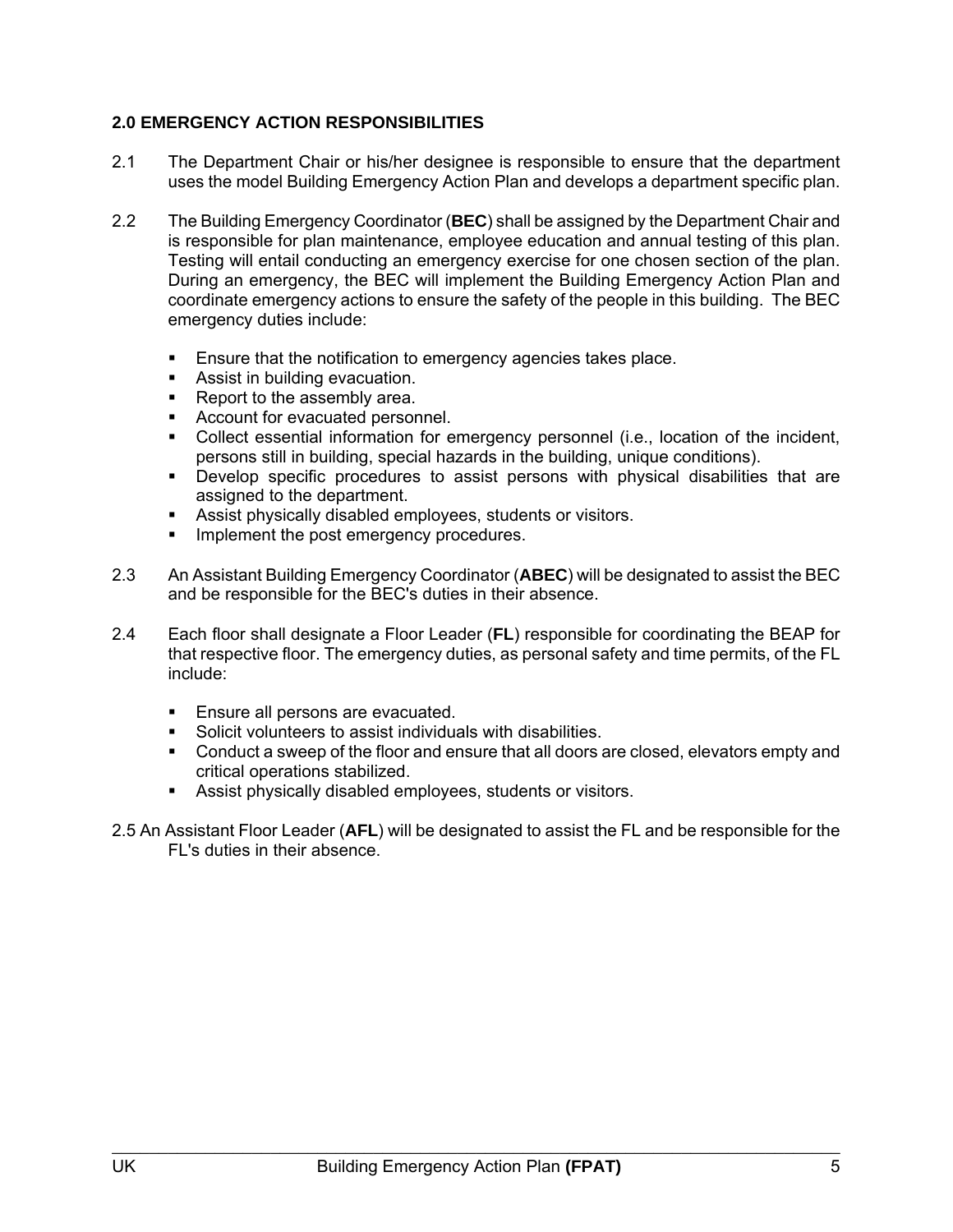#### **CONTACT LIST AND NUMBERS**

#### 3.1 **FPAT** Contact Telephone Numbers

| <b>BEAP Title</b>           | <b>Name</b>               | <b>Office</b><br><b>Phone</b> | Home<br><b>Phone</b> | Cell<br><b>Phone</b> | <b>Email</b>             |
|-----------------------------|---------------------------|-------------------------------|----------------------|----------------------|--------------------------|
| <b>Department Heads CME</b> | Dr D Kalika               | 7-5507                        | 859-223-0818         | 859-536-9709         | kalika@engr.uky.edu      |
| <b>EE</b>                   | Dr L Holloway             | 3-8523                        | 859-873-0159         | 859-753-8688         | Holloway@engr.uky.edu    |
| <b>BEC</b>                  | Nancy Miller              | 7-5127                        | 502-338-7969         | 502-338-7969         | nmiller@engr.uky.edu     |
|                             | Cassandra Rogers          | 7-1834                        |                      | 859-227-2126         | croge3@uky.edu           |
| <b>ABEC</b>                 | Chelsea Hansing           | 7-5823                        |                      |                      | chelsea@uky.edu          |
|                             | Linda Baldwin             | 7-8670                        |                      |                      | lbaldwin@engr.uky.edu    |
| <b>FL basement</b>          | Jerry Vice                | 7-2917                        |                      |                      | vice@engr.uky.edu        |
| <b>FLfirst floor</b>        | Chelsea Hansing           | 7-5823                        |                      |                      | CHansing@engr.uky.,edu   |
| <b>FL</b> second            | Lynn Tilley               | 7-3452                        | 859-272-6166         | 859-576-6166         | lynn@engr.uky.edu        |
| <b>FL third</b>             | Susan Smith               | 7-7176                        | 859-881-5539         | 859-221-3753         | Susan.smith@uky.edu      |
| <b>FL</b> fourth            | Linda Baldwin             | 7-8616                        |                      |                      | Ibaldwin@engr.uky.edu    |
| FL fifth                    | Richard Anderson          | 257-8397                      |                      |                      | Richard.anderson@uky.edu |
| <b>FL six</b>               | Rob Adams                 | 7-1775                        |                      |                      | Robert adams@uky.edu     |
| <b>FL</b> seven             | Noah Meeks                | 3-2976                        |                      |                      | NoahMeeks@uky.edu        |
| <b>AFL basement</b>         | Dr. A Wigginton           | 7-5800                        |                      |                      | ajwigg0@email.uky.edu    |
| <b>AFL first floor</b>      | <b>Bruce Cole</b>         | 7-4956                        |                      |                      | bcole@g.uky.edu          |
| <b>AFL second</b>           | Dan Racke                 | 7-1092                        |                      |                      | dracke@eng.uky.edu       |
| <b>AFL third</b>            | Jen Eskew                 | 7-2965                        | 859-361-3359         | 859-361-2259         | eskew@uky.edu            |
| <b>AFL fourth</b>           | Danielle Green-<br>Hinkle | 7-8041                        |                      |                      | dgreen@engr.uky.edu      |
| <b>AFL fifth</b>            | Dan Lau                   | 7-1787                        |                      |                      | dllau@engr.uky.edu       |
| <b>AFL sixth</b>            | Aaron Cramer              | 7-9113                        |                      |                      | aaron.cramer@uky.edu     |
| <b>AFL seventh</b>          | Minghui Gui               | 3-2976                        |                      |                      | minghuigui@uky.edu       |
| <b>Building Operator</b>    | Kenny Moore               | 7-8549                        |                      |                      |                          |
| <b>After hours</b>          | <b>Todd Ewing</b>         | 7-2830; 7-4894                |                      |                      |                          |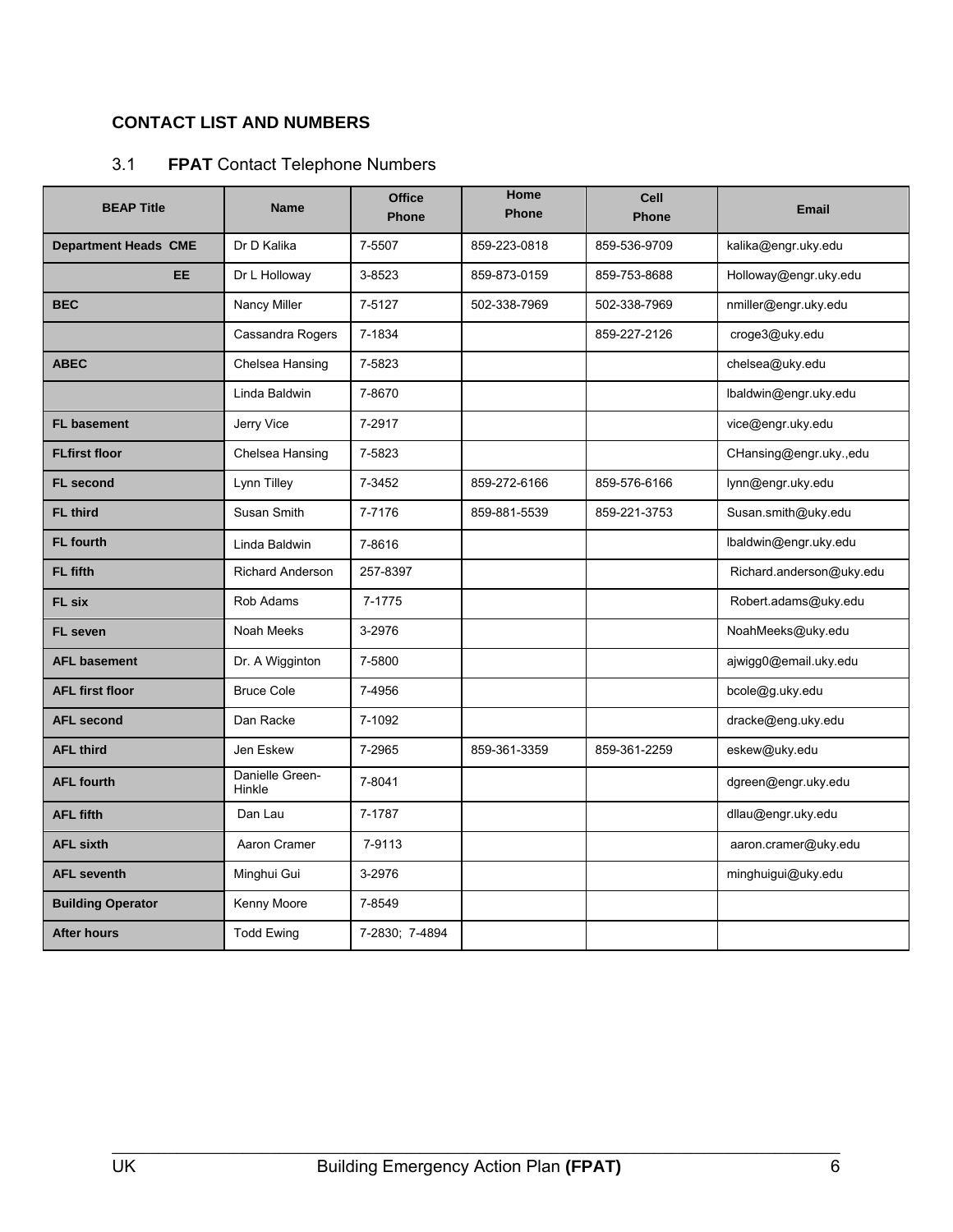#### **4.0 EMERGENCY ACTION PLAN – FIRE**

- 4.1 This section of the Building Emergency Action Plan will be activated in the event of:
	- Fire alarm activation
	- Fire discovered by building occupant
- 4.2 Any faculty, staff, student or visitor that becomes aware of a fire shall immediately activate the building fire alarm system. The fire alarm system will in turn notify all building occupants that a fire emergency exists. This is accomplished through sounding an audible alarm and a visual flashing light. The University Evacuation Policy mandates that the building shall immediately be evacuated except in Hospital patient areas where special procedures have been developed. All faculty, staff, students, and visitors will regard any activation of a fire alarm as a true fire emergency unless there has been previous notification of the fire alarm system being tested.
- 4.3 The person activating the fire alarm shall dial 911 or #UKPD (#8573) from a cellular phone and advise the UK Police Dispatcher of the fire situation in the building.
- 4.4 All occupants will immediately evacuate the building utilizing the posted evacuation routes. Occupants may collect their valuables (purse, coat, etc.) and should close the door upon leaving. Any occupant who comes into contact with a student or visitor should direct them to evacuate the building. Any occupant that comes into contact with a physically disabled individual should assist that individual from the building or to the nearest stairwell landing and seek assistance from an emergency responder outside the building. **DO NOT USE ELEVATORS**.
	- 4.4.1 Only occupants trained to operate a fire extinguisher should make an attempt to extinguish the fire. Those who have not been trained shall immediately evacuate the building.
	- 4.4.2 Only if a fire is very small, such as an incipient stage fire, should those trained occupants attempt to extinguish the fire. If the fire is not contained, involves flammable solvents, is spreading rapidly, is partially hidden behind a wall or ceiling, cannot be reached from a standing position, or if it becomes difficult to breathe in the room, one should not attempt to extinguish the fire or ease the attempt to and immediately evacuate the building.
- 4.5 Once out of the building, all occupants should gather in the Engineering courtyard next to RGAN building under each of the seven pillars of the trellis to be counted. The Building Emergency Coordinator or Floor Leader will conduct a roll call of employees to determine if everyone has vacated the building. No employee should leave the assembly area, either to re-enter the building or leave the campus, until advised to do so by the Building Emergency Coordinator.
- 4.6 The Building Emergency Coordinator will provide information to the UK Police Dispatcher, UK Fire Marshal, Lexington Fire Department or any other emergency response agencies on the scene. This information may include, but is not limited to:
	- Location of the fire.
	- **Name and Location of disabled individuals requiring evacuation assistance.**
	- Status of the evacuation, personnel missing that may still be in the building.
	- Special hazards associated with the building.

#### 4.7 **DO NOT RE-ENTER THE BUILDING UNTIL FIRE OFFICIALS GIVE THE APPROVAL.**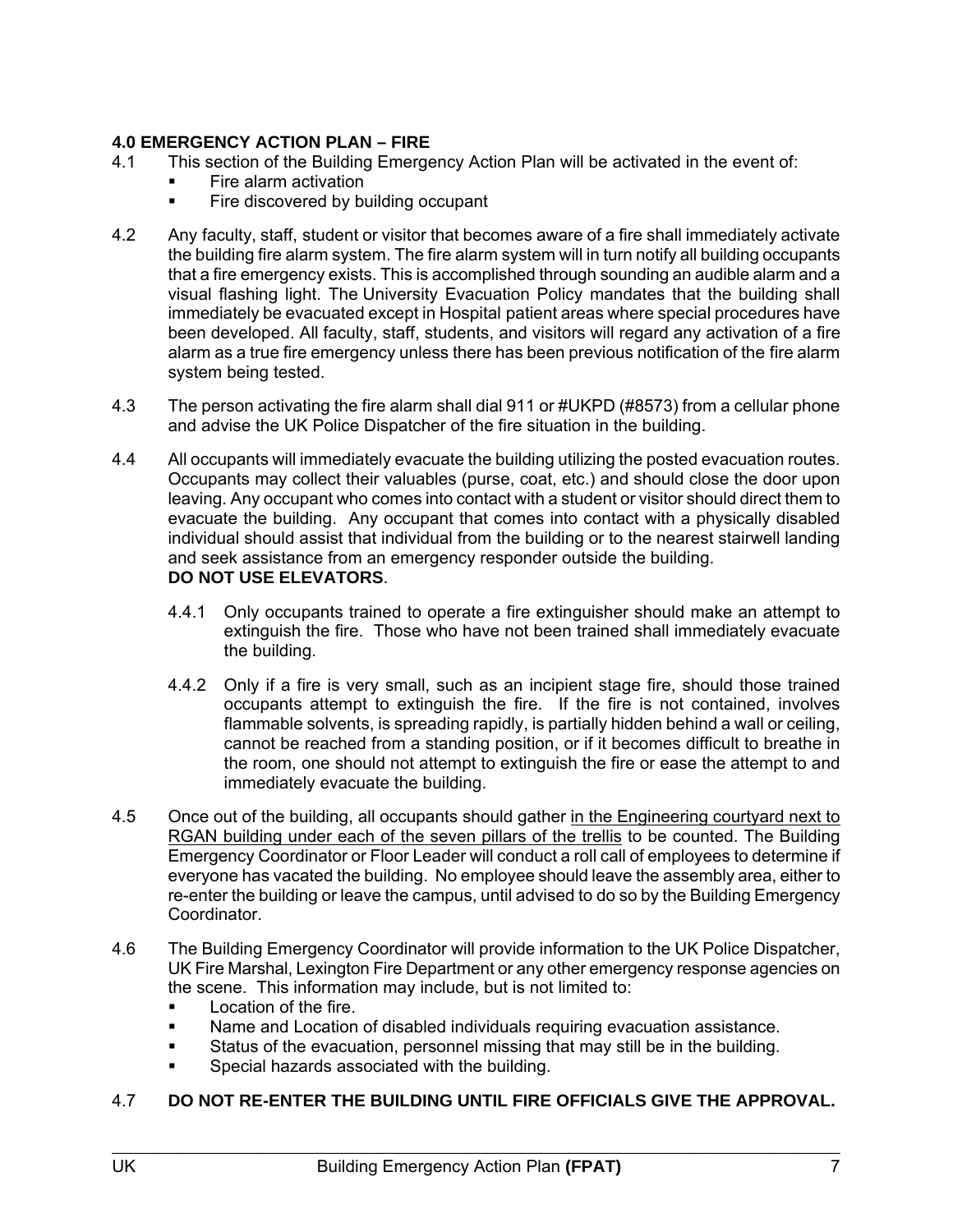#### **5.0 EMERGENCY ACTION PLAN - SEVERE WEATHER**

- 5.1 This section of the BEAP will be activated in the event of a severe weather situation.
- 5.2 Designated floor leaders have weather radios in rooms FPAT162, 453A, and 773B respectively. These radios are dual powered working on both batteries and/or the building's electrical service. These radios will be activated by the National Weather Service to announce any watches or warnings. Designated floor leaders will monitor the radios for any emergency announcements and notify the Building Emergency Coordinator of any warnings. Additionally, any employee that becomes aware of a severe weather warning will immediately notify the Building Emergency Coordinator. The Building Emergency Coordinator will immediately notify employees by phone tree and word of mouth. This notification will advise building occupants of the type of warning (thunderstorm or tornado) and to implement the Emergency Action Plan - Severe Weather. Information on severe weather protocol in FPAT can be found at:

http://wwwagwx.ca.uky.edu/stormready/safeplaces.shtml?0046

- 5.3 Once occupants have been notified of a THUNDERSTORM WARNING, they should take no other steps than to ensure that they are prepared if conditions deteriorate.
- 5.4 Once occupants have been notified of a TORNADO WARNING, they should gather their valuables and take cover in the nearest Severe Weather Shelter area in the building. Any occupant who comes into contact with a student or visitor should direct them to take appropriate actions. Any occupant that comes into contact with a physically disabled individual should assist that individual to the Severe Weather Shelter areas. Office doors should be closed upon exiting. Building occupants should take cover in the areas outlined in Appendix B.
- 5.5 The Building Emergency Coordinator and/or Floor Leaders will conduct roll calls to ensure that all employees are in the shelter areas. If an employee is missing, the Building Emergency Coordinator will make a determination whether it is safe to search for the missing employee(s) and solicit someone to locate them and direct them to the shelter areas.
- 5.6 If injuries or building damage occurs, notify the UK Police Department at 911, #UKPD (#8573) from a cellular phone or 257-1616.
- 5.7 Once the all clear is given by the National Weather Service, the Building Emergency Coordinator will give the word for employees to return to their workstations or go home.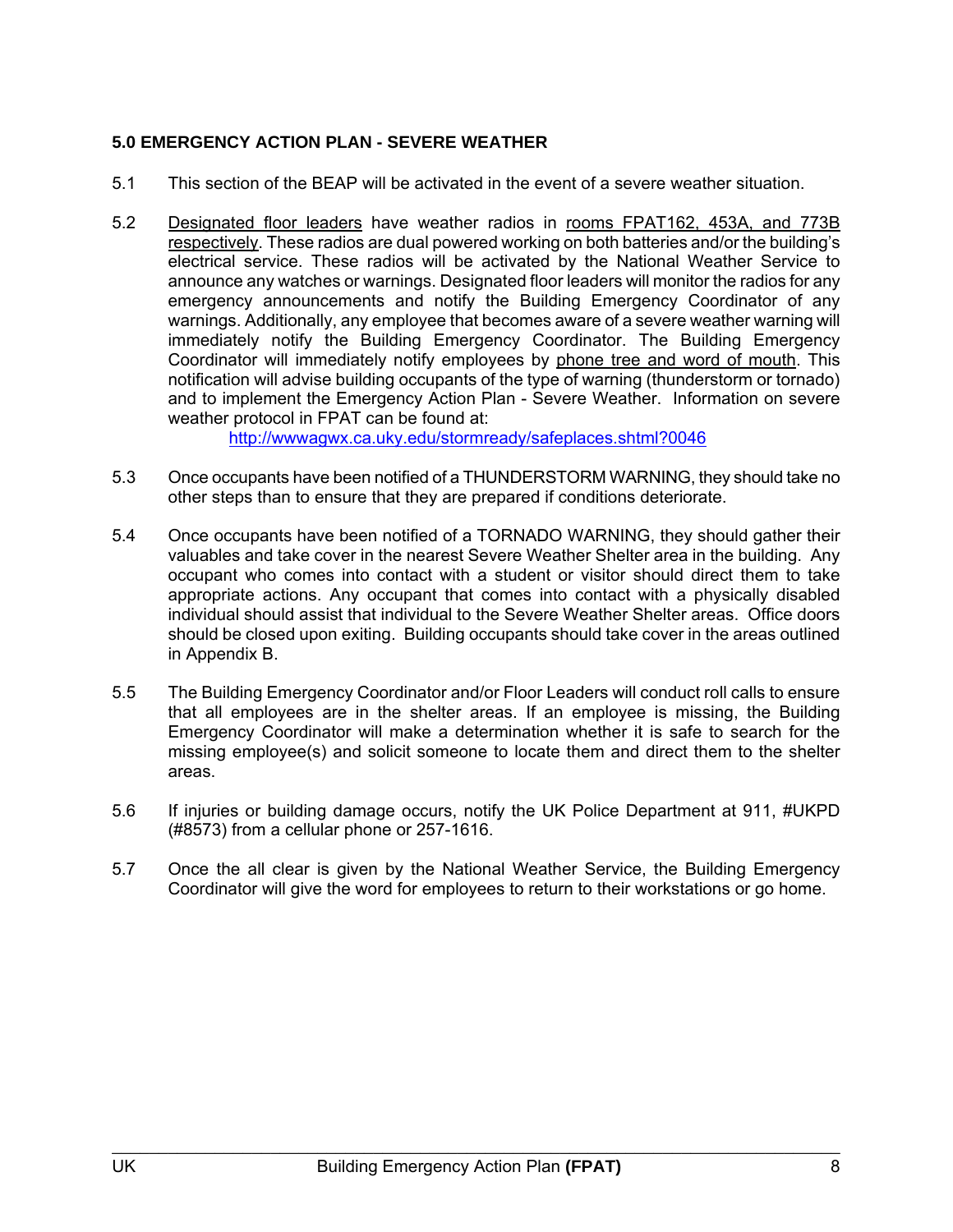#### **6.0 EMERGENCY ACTION PLAN – EARTHQUAKE**

- 6.1 This section of the **BEAP** will be activated when a sustained earthquake occurs.
- 6.2 Earthquakes occur without warning. Some earthquakes are instantaneous tremors and others are significant sustained events followed by aftershocks. Once a significant earthquake begins, building occupants must take immediate action. Individuals should take emergency action immediately and additional actions will be implemented after the quake stops.
- 6.3 An earthquake may cause noticeable shaking of the ground and building. This shaking will vary in intensity (i.e., mild tremors to shaking sufficient to destroy buildings.).
- 6.4 When a significant earthquake occurs, occupants should immediately take cover. Suggested locations inside buildings that provide cover include:
	- Standing in a doorway and bracing your hands and feet against each side.
	- Getting under a desk or heavy table.
	- **Standing flat against an interior wall.**

#### **NOTE: Do not seek cover under laboratory tables or benches, chemicals could spill and harm personnel.**

- 6.5 Once the shaking has stopped, gather valuables and quickly leave the building. **DO NOT USE ELEVATORS.** All employees should gather on the front lawn in front of UK Main Building. Any occupant who comes into contact with a student or visitor should direct them to take appropriate actions. Any occupant that comes into contact with a physically disabled individual should assist that individual or take them to the nearest stairwell landing and seek assistance from an emergency responder outside the building. The Floor Leaders and/or Building Emergency Coordinator will conduct roll calls to ensure all employees are out of the building.
- 6.6 Be prepared for aftershocks. Although smaller than the main shock, aftershocks cause additional damage and may bring weakened structures down. Aftershocks can occur in the first hours, days, weeks, or even months after the quake. Follow the same procedures as for earthquakes.
- 6.7 If building occupants cannot be accounted for, the Building Emergency Coordinator may direct personnel to search for the missing people but instruct personnel NOT TO RE-ENTER THE BUILDING. The Building Emergency Coordinator should contact the UK Police Department at 911, #UKPD (#8573) from a cellular phone or 257-1616 for assistance.
- 6.8 The Physical Plant Division, UK Fire Marshal, Emergency Management Director and Department Chairperson will consult and make a decision on whether employees can return to their workstations or be dismissed for the day. The Building Emergency Coordinator will give direction to employees based on that decision.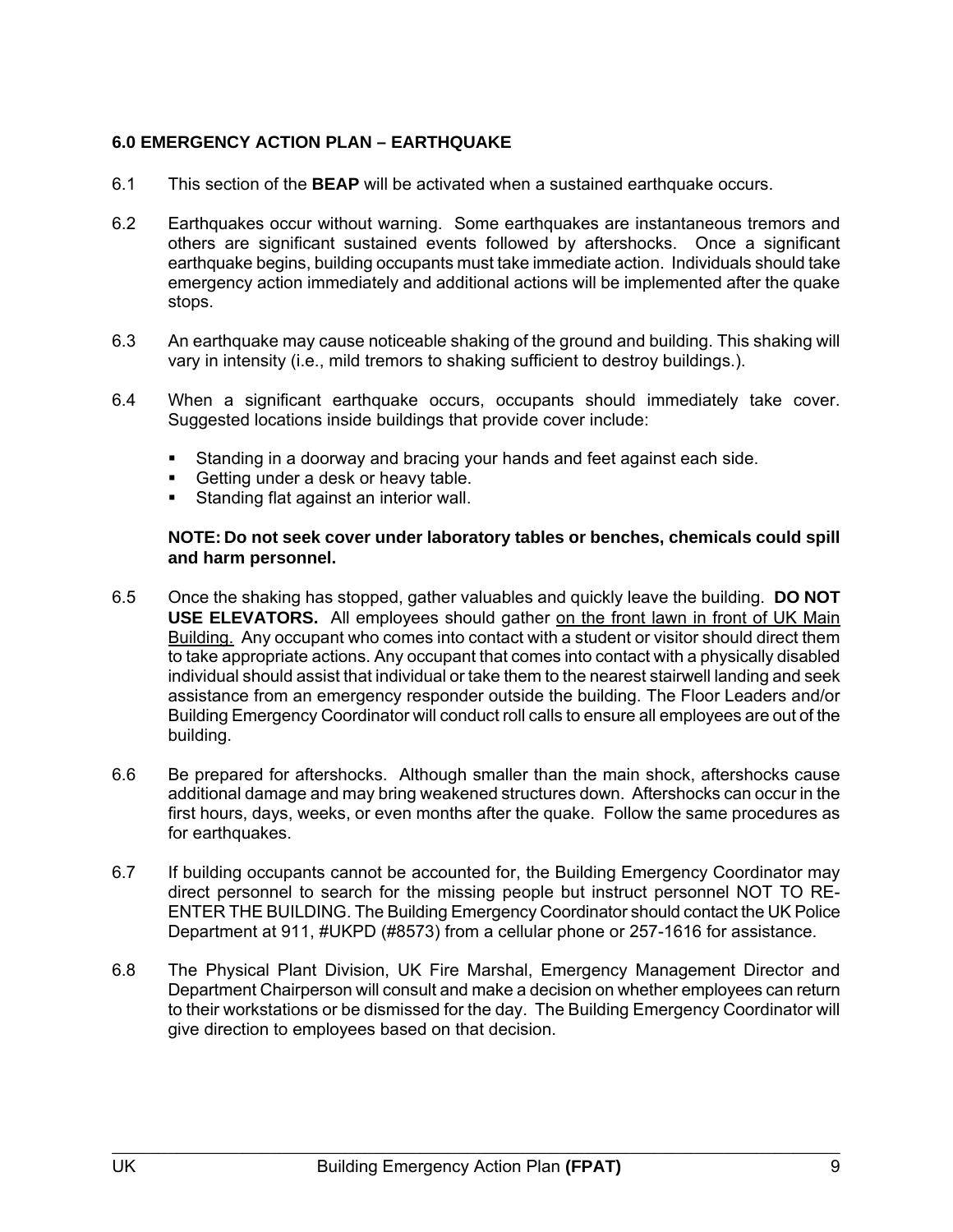#### **7.0 EMERGENCY ACTION PLAN - HAZARDOUS MATERIALS**

- 7.1 This section of the **BEAP** should be activated in the event of a hazardous material incident **outside** that could have an impact on this building.
- 7.2 Hazardous material accidents can occur inside this building, on campus or in the adjacent areas and could impact this building. Local media will broadcast warnings over radio and television to communicate that a hazardous materials incident has occurred. The National Weather Service will broadcast similar warnings over NOAA Weather Radios. Community sirens might sound, notifying people within hearing range to listen to the media. Information Technology may broadcast information over the University's Intranet. Once building occupants become aware of a hazardous material incident that may impact the building, they should notify the Building Emergency Coordinator. The Building Emergency Coordinator will immediately notify employees by word of mouth/ telephone tree. This notification will advise building occupants to implement the emergency action plan.
- 7.3 The local community uses two strategies for protecting citizens during hazardous material emergencies, the Building Emergency Coordinator will notify the building occupants of which strategy has been implemented.
- 7.4 The first strategy that local government could use is "Shelter in Place". Everyone in the building would be required to stay in the building until the all clear is given. Employees will take the following actions:
	- Close all windows and doors
	- **Turn heating/cooling systems (HVAC) off**
	- Move to the designated shelter in place location for further instructions.
	- Any occupant who comes into contact with a student or visitor should direct them to take appropriate actions
	- Any occupant that comes into contact with a physically disabled individual should assist that individual
	- 7.4.1 The Building Emergency Coordinator will ensure that the actions outlined in section 7.4 are completed. The Building Emergency Coordinator and/or Floor Leaders will also conduct a roll call to ensure that all personnel are accounted for.
	- 7.4.2 The Building Emergency Coordinator will monitor the news media or the NOAA Weather Radio for further updates and will advise personnel on any changes in the situation. The Building Emergency Coordinator will also announce the all clear when declared by community officials.
	- 7.4.3 If personnel become ill from the chemical release, the Building Emergency Coordinator or designee should contact the UK Police Department at 911, #UKPD (#8573) from a cellular phone or 257-1616. UK Police will dispatch emergency personnel to assist.
	- 7.4.4 The Building Emergency Coordinator will direct personnel to open doors and windows and allow the building to air out after the all clear is given. The UK Physical Plant Division will reactivate the heating/cooling system (HVAC).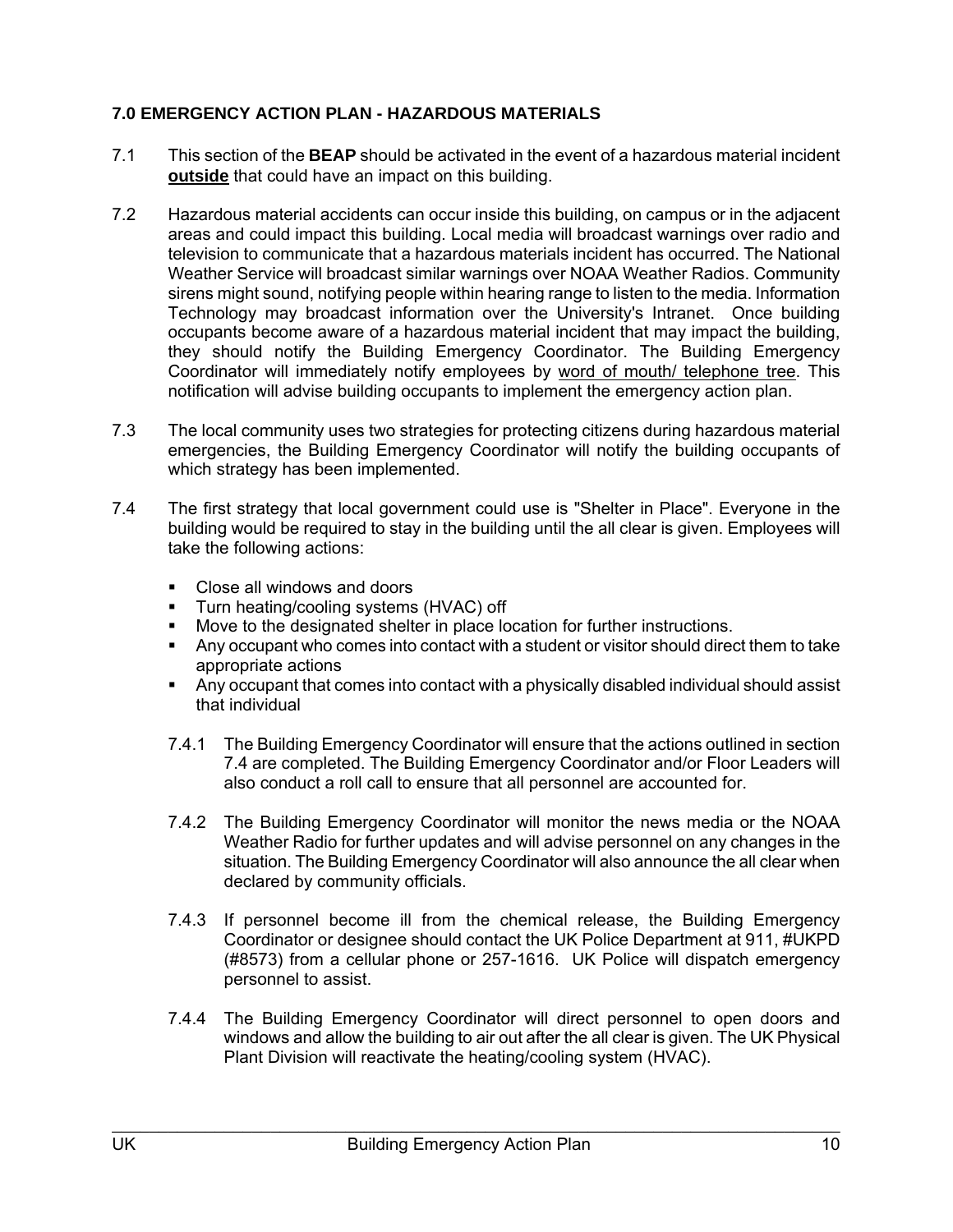- 7.5 The second strategy that local government could use is "Evacuation". The Building Emergency Coordinator will direct personnel to take appropriate action. This action may include:
	- Walk to the designated assembly area to be evacuated
	- Walk or drive away from the area using travel directions determined by community officials
	- Any occupant who comes into contact with a student or visitor should direct them to take appropriate actions
	- Any occupant that comes into contact with a visitor or student that is physically disabled should assist those individuals
	- 7.5.1 The Building Emergency Coordinator will ensure that the actions outlined in section 7.5 are completed as directed by community officials. The Building Emergency Coordinator and/or Floor Leaders will also conduct a roll call to ensure that all personnel have evacuated the building.
	- 7.5.2 If personnel become ill from the chemical release, the Building Emergency Coordinator or designee should contact the UK Police Department at 911, #UKPD (#8573) from a cellular phone or 257-1616.
- 7.6 If building occupants can not be accounted for, the Building Emergency Coordinator should contact the UK Police Department at 911, #UKPD (#8573) from a cellular phone or 257- 1616.
- 7.7 The Building Emergency Coordinator will determine whether employees should return to their workstations or go home after consultation with the UK Fire Marshal, UK Police Department, Emergency Management Director and Department Chairperson.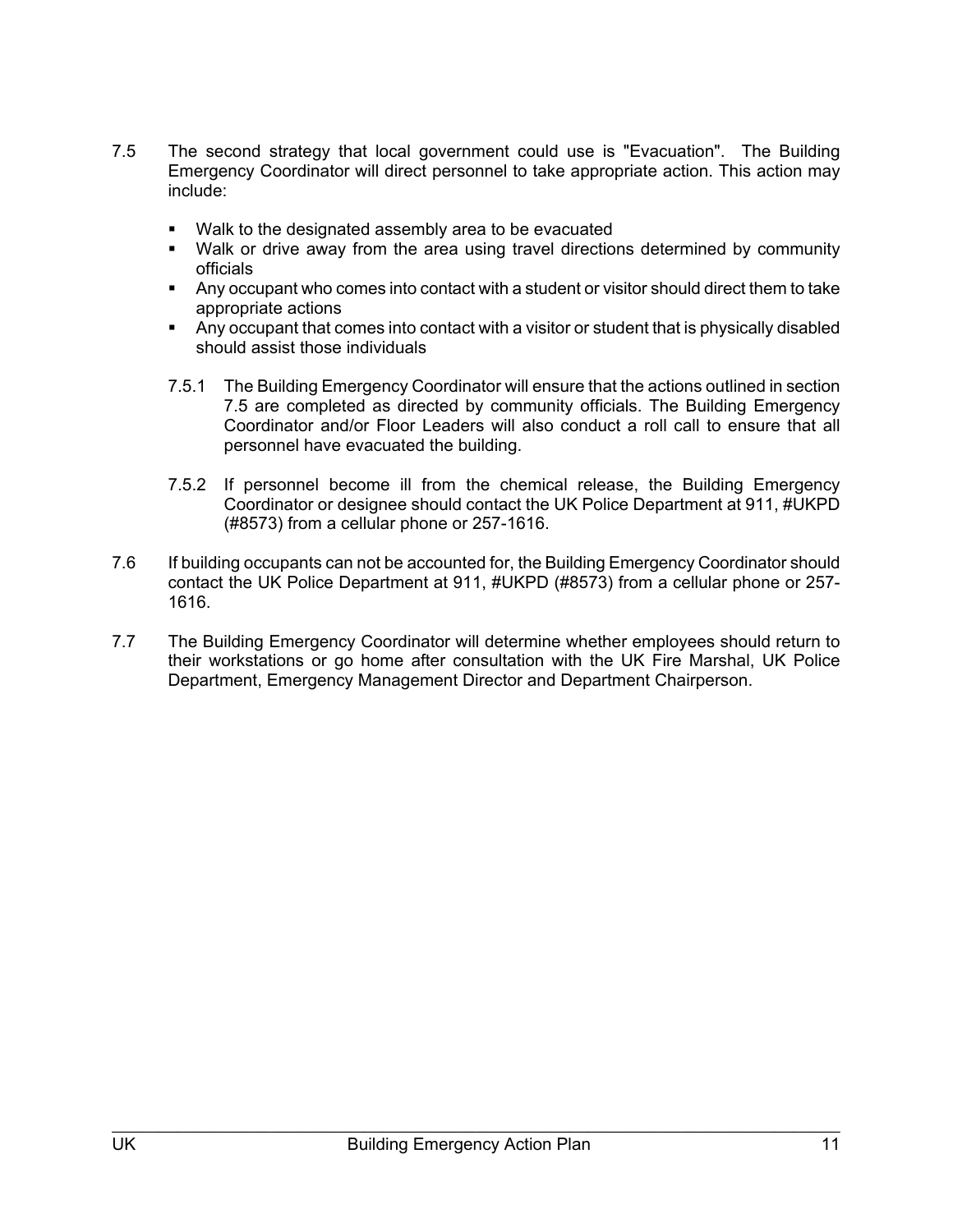#### **8.0 EMERGENCY ACTION PLAN - CHEMICAL EMERGENCY**

- 8.1 This section of the **BEAP** should be activated in the event a hazardous material incident occurs **inside** of the building (laboratory, maintenance or physical plant operation).
- 8.2 Any person that becomes aware of a serious chemical accident in the building will immediately notify the co-workers around them and their supervisor. Either the person who discovered the chemical accident or the supervisor will immediately notify the BEC. The Building Emergency Coordinator will immediately notify employees by word of mouth and telephone tree. This notification will advise building occupants to implement the **BEAP** for Chemical emergencies.
- 8.3 Personnel that are involved with a laboratory experiment or process should take steps to stop the process or experiment to prevent additional accidents if it is left unattended.
- 8.4 Personnel in the immediate area of the chemical accident will vacate the area and report to the Engineering courtyard next to RGAN under the 7 columns of the trellis. They should leave the area immediately, closing, but not locking, any doors as they leave. Any occupant who comes into contact with a student or visitor should direct them to take appropriate actions. Any occupant that comes into contact with a visitor or student that is physically disabled should assist those individuals.
- 8.5 The Building Emergency Coordinator will immediately notify the UK Police Department at 911, #UKPD (#8573) from a cellular phone or 257-1616 and report the chemical emergency. The Building Emergency Coordinator will also ensure that the HVAC for the building is shut down (this may require a call to the Physical Plant Delta Room at 257-2830), to prevent the spread of chemical gasses through the cooling/heating system.
- 8.6 If personnel become ill from the chemical release, the Building Emergency Coordinator or designate should contact the UK Police Department at 911, #UKPD (#8573) from a cellular phone or 257-1616.
- 8.7 The Building Emergency Coordinator will determine if further evacuations are necessary.
- 8.8 The Building Emergency Coordinator and/or Floor Leaders will conduct a roll call to ensure that all personnel have evacuated the building.
- 8.9 The Building Emergency Coordinator will provide information to the UK Police, Environmental Health & Safety Officer, Lexington Fire Department or any other emergency response agencies on the scene. This information may include, but is not limited to:
	- **Location of the spill,**
	- Status of the evacuation, personnel missing that may still be in the building, and
	- **Special hazards associated with the building.**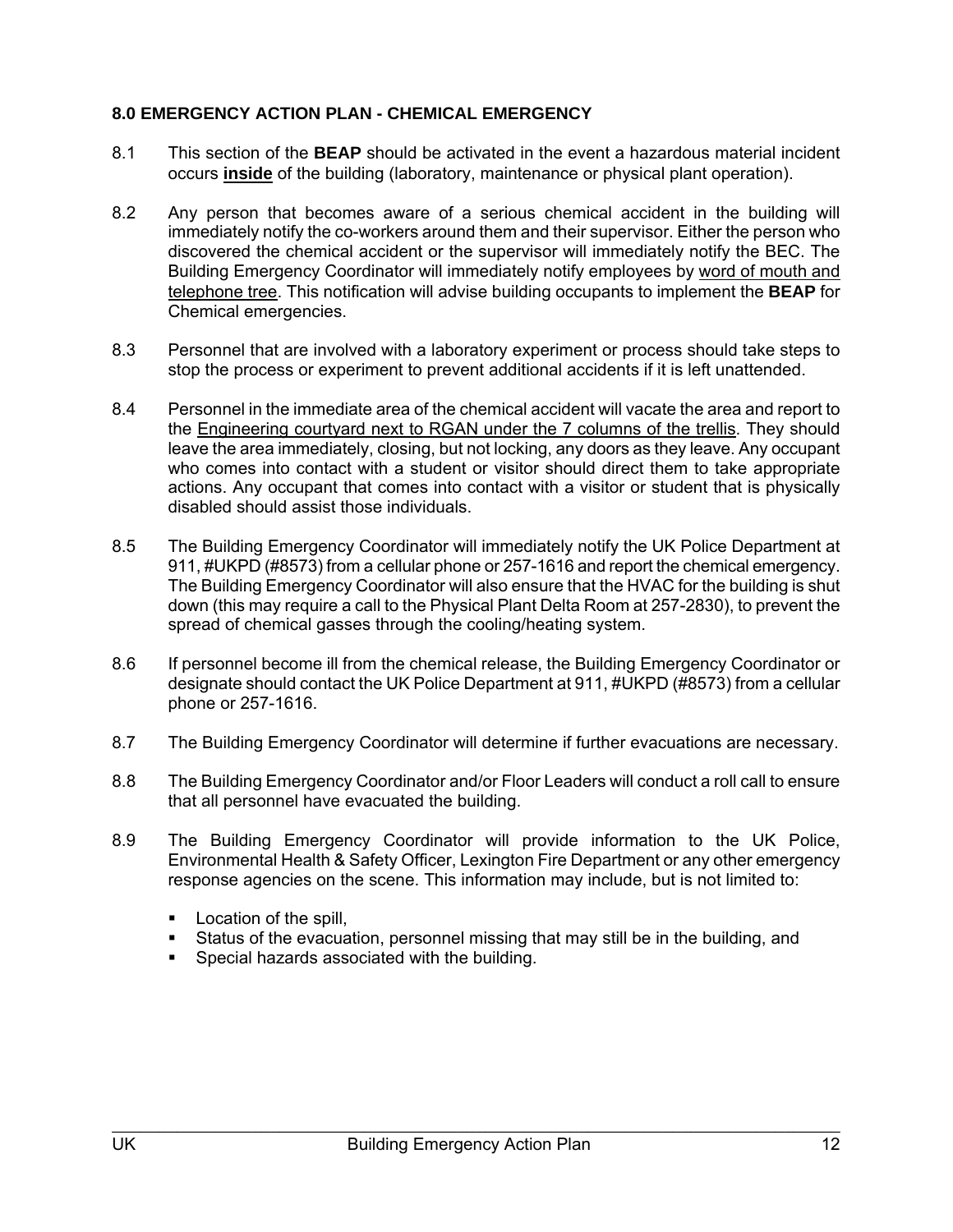#### **9.0 EMERGENCY ACTION PLAN - UTILITY OUTAGE**

- 9.1 This section of the **BEAP** should be activated in the event of a utility outage.
- 9.2 Employees will become aware of utility outages by the obvious absence of that particular utility:
	- No Lights, Computers not working Electric
	- Toilets won't flush, drinking fountains not working Water
	- **Inability to place outgoing telephone calls Telephone**
	- **Building won't warm up during winter Steam or Gas**
	- Building won't cool in summer Electric or chilled water
- 9.3 The Building Emergency Coordinator, Department Chairperson or other administrative staff should contact the UK Police Department at 911, #UKPD (#8573) on a cellular phone or 257-1616 to report the problem and obtain any available information.
- 9.4 While a power interruption does not usually cause emergencies within a facility or injuries to its employees, hazards may be created by outages. The Building Emergency Coordinator in conjunction with the Department Chairperson will determine the appropriate course of action. The Building Emergency Coordinator and Department Chairperson should consider the following issues:
	- Dangers from tripping and injuries due to lights being out.
	- **Person(s) being trapped on elevators.**
	- Dangers of extreme heat and cold on employees.
	- Inability to contact responders if an emergency occurs while telephones are out.
	- **Sanitation problems due to no water**
- 9.5 Unless a decision has been made by the Provost, the Building Emergency Coordinator and Department Chairperson will make a decision regarding the continuance of work in the building during a utility interruption. Any occupant who comes into contact with a student or visitor should direct them to take appropriate actions. Any occupant that comes into contact with a visitor or student that is physically disabled should assist those individuals.
- 9.6 If laboratory research is underway during a utility interruption and the interruption will affect the research, the research should cease until the utility has been restored. Experiments, chemical processes and operating electric equipment should be stopped in a manner that would not cause additional problems.
- 9.7 If anyone is trapped on an elevator, immediately call the Physical Plant Division at 257-3844 for assistance.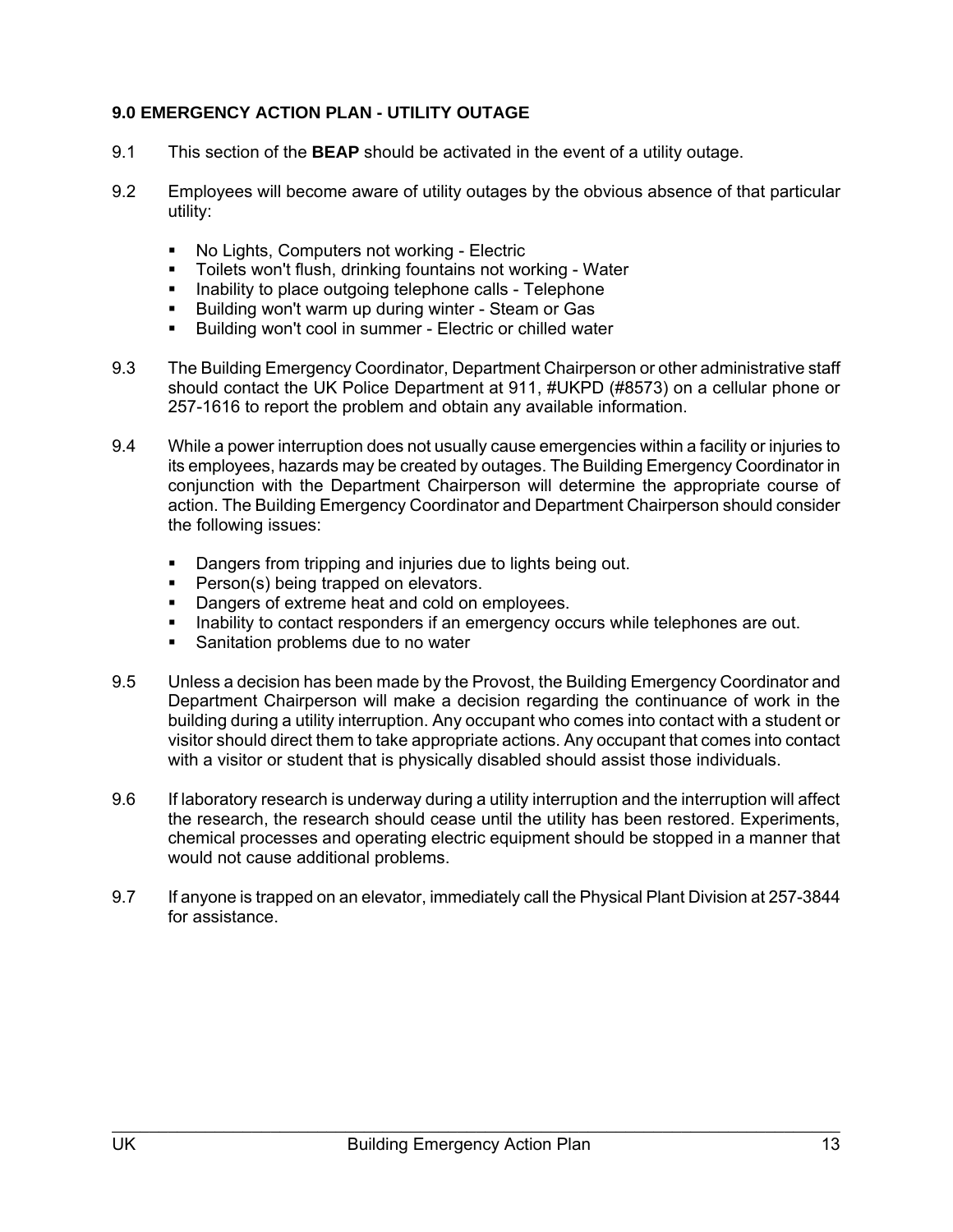#### **10.0 EMERGENCY ACTION PLAN - WORKPLACE VIOLENCE, TERRORISM**

- 10.1 This section of the **BEAP** should be activated in the event any type of workplace violence or act of terrorism.
- 10.2 Building occupants will become aware of a violent act by the sounds of an explosion, gunfire, scuffling, or by observation of events that could only be intentional acts of violence. The person(s) who observe these life-threatening acts should immediately seek shelter and call the UK Police Department at 911, #UKPD (#8573) on a cellular phone or 257-1616.
- 10.3 The Building Emergency Coordinator should attempt to communicate to everyone in the building that a perpetrator of workplace violence is in the building. This may be done by telephone tree and/or word of mouth.
- 10.4 Different types of workplace violence require different actions:
	- 10.4.1 Explosion If an explosion occurs, building occupants should leave the building using the same evacuation plan and procedures as they would for a fire.
	- 10.4.2 Gunfire If you become aware of gunfire occurring in the building, take refuge in a room that can be locked. The room should also provide limited visibility to anyone that is outside of it. Secure the door and hide under a desk, in a closet or in the corner. **DO NOT UNLOCK THE DOOR FOR ANYONE.** Once the situation has been resolved, a UK Police Officer or other University official will unlock the door and provide you with instructions.
	- 10.4.3 Physical Threat If someone's actions pose a physical threat to you, evacuate the area and report these actions to your supervisor. UK Police may be contacted by dialing 911 from a campus phone, #UKPD (#8572) from a cellular phone or 257- 1616.
	- 10.4.5 Toxic or Irritant Gas Immediately evacuate the building using the same evacuation plan and procedures as they would for a fire.
	- 10.4.6 Hostage Situation Immediately vacate the area or seek safe, secure shelter, take no chances to endanger the life of the hostage. Contact the UK Police Department at 911, #UKPD (#8573) on a cellular phone or 257-1616. In the event someone is hurt and/or a fire is caused by these events, advise the UK Police Department of this situation.
- 10.5 The Building Emergency Coordinator, Department Chair, and UK Police Department will coordinate the building's security once the Incident Commander releases the building. This group will also contact building occupants and advise them on when to return to work.
- 10.6 The Building Emergency Coordinator and/or the Department Chair will participate in any post-incident critique regarding the emergency.
- 10.7 Any occupant who comes into contact with a student or visitor should direct them to take appropriate actions. Any occupant that comes into contact with a visitor or student that is physically disabled should assist those individuals.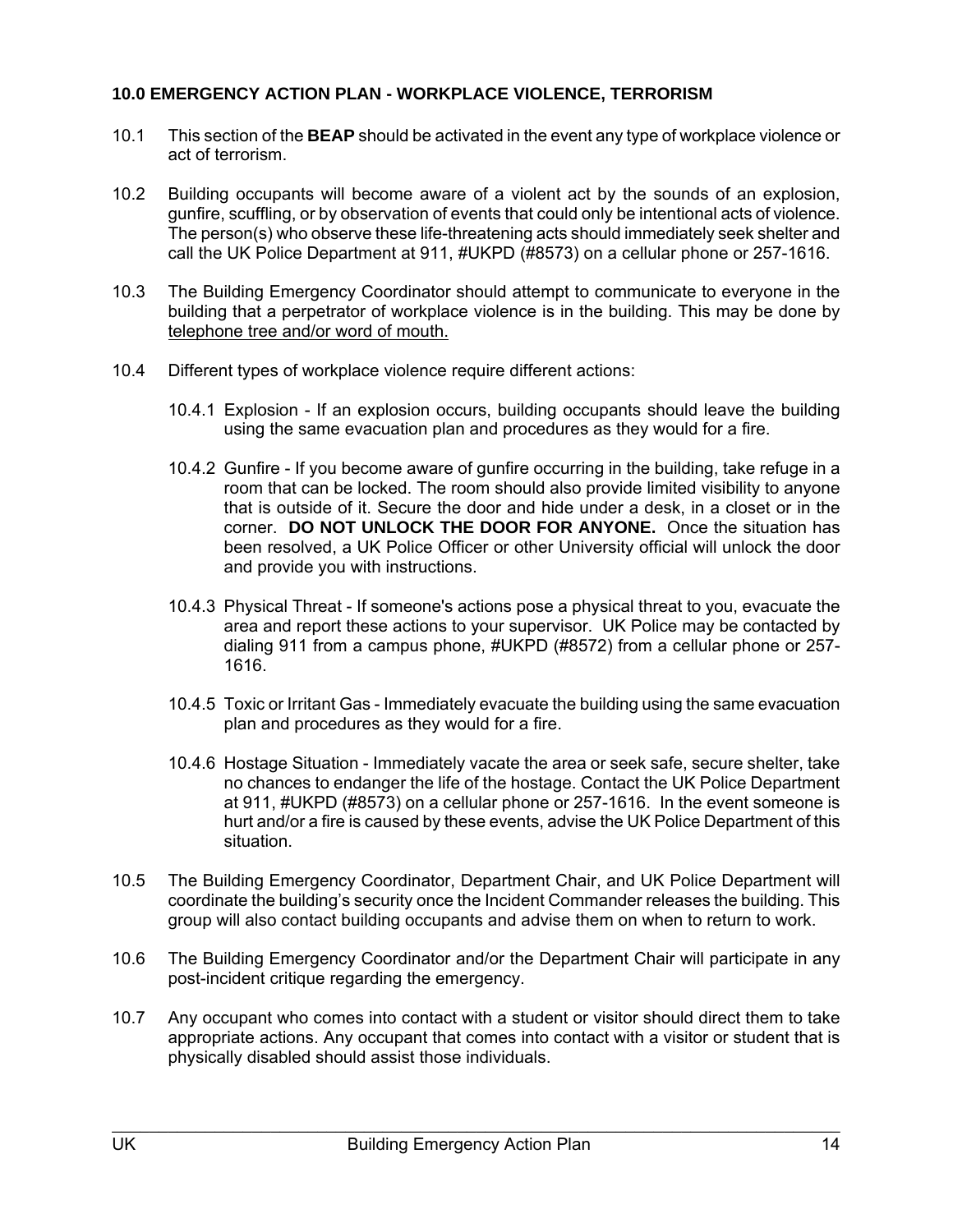#### **11.0 EMERGENCY ACTION PLAN - BOMB THREAT/EXPLOSION/SUSPICIOUS PACKAGE**

- 11.1 This section of the **BEAP** should be activated in the event of a Bomb Threat/Explosion or discovery of a suspicious package.
- 11.2 A person would become aware of a bomb threat by either a telephone call, e-mail or a letter. The person shall immediately notify the UK Police Department at 911, #UKPD (#8573) from a cellular phone or 257-1616.
	- 11.2.1 If the threat is made by telephone, ascertain as much information as possible about the bomb and its location, such as:
		- Exact location of the bomb?
		- **When is the bomb going to explode?**
		- **What kind of bomb is it?**
		- Why was it placed?
		- Who is speaking?

(See Appendix D for Bomb Threat Caller Checklist)

- 11.3 The person should then notify his or her supervisor, the Building Emergency Coordinator and the Department Chairperson as quickly as possible.
- 11.4 A decision will be made by the Building Emergency Coordinator, Department Chairperson and UK Police Department to determine if a building evacuation is warranted. If it is warranted, evacuation should take place using the same evacuation plan and procedures as they would for a fire.
- 11.5 Occupants should not touch any suspicious or unfamiliar objects. Occupants should wait for police personnel to arrive on the scene before conducting any type of search.
- 11.6 The Building Emergency Coordinator, Department Chair, and UK Police Department will coordinate the building's security once the Incident Commander releases the building. This group will also contact building occupants and advise them on when to return to work.
- 11.7 The Building Emergency Coordinator and/or the Department Chair will participate in any post-incident critique regarding the emergency.
- 11.8 If an explosion does occur, building occupants should leave the building using the same evacuation plan and procedures as they would for a fire.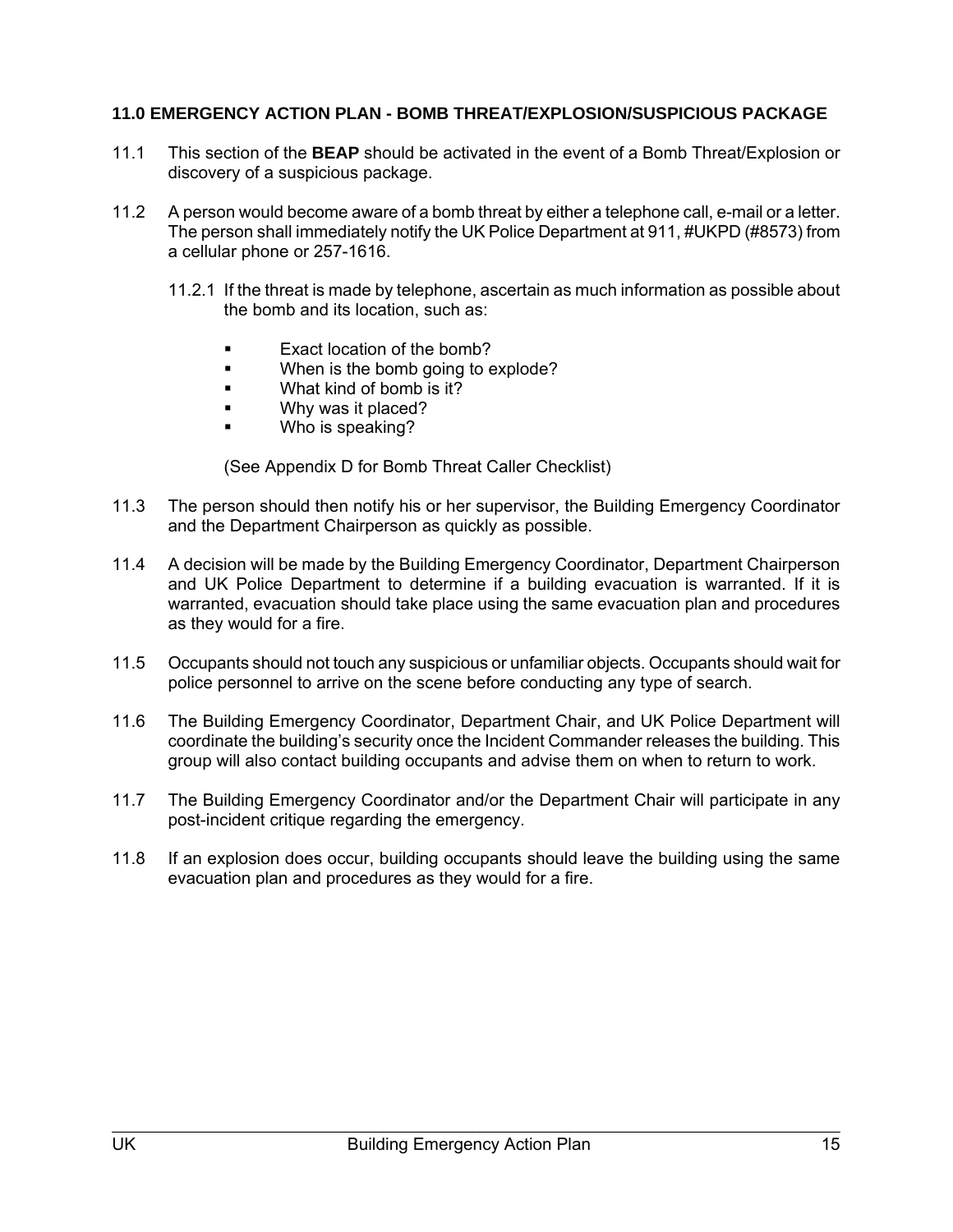#### **12.0 EMERGENCY ACTION PLAN - MEDICAL EMERGENCY**

- 12.1 Implement the **BEAP** for Medical Emergencies for any injury or illness that requires more than simple first aid.
- 12.2 Immediately contact the UK Police Department at 911 or 257-1616 and report the emergency.
- 12.3 When reporting the emergency, provide the following information:
	- Type of emergency
	- **Location of the victim**
	- Condition of the victim
	- Any dangerous conditions
- 12.4 Comfort but do not move the victim.
- 12.5 Have someone standby outside the building to "flag down" EMS when they reach the vicinity of the building.
- 12.6 Once the victim has been cared for and is transported, normal worker injury reporting procedures should be followed.

#### **13.0 ACTIONS TO TAKE AFTER THE EMERGENCY**

- 13.1 Once the emergency is over and the building as been returned to the occupant, the Building Emergency Coordinator and Department Chair will determine if the building occupants should return to work or be released. If they are released, employees will be advised when to return to work.
- 13.2 The Building Emergency Coordinator, Department Chair, and UK Police Department will coordinate the building's security once the Incident Commander releases the building. This group will also contact building occupants and advise them on when to return to work. Environmental Health and Safety will coordinate the mitigation of the spill and notification to governmental agencies.
- 13.3 The Building Emergency Coordinator and/or the Department Chair will participate in any post-incident critique regarding the emergency.
- 13.4 The Building Emergency Coordinator will contact the University's Risk Management Office at 257-6214 regarding any property damage caused by the incident. The Building Emergency Coordinator will also contact Physical Plant Delta Room at 257-2830 regarding any repairs needed from damage caused by the incident. In the event an employee is injured, normal worker injury reporting procedures should be followed.
- 13.5 The Department Chair will direct that a report be prepared after implementing this plan. This report shall review emergency actions, their effectiveness and needed revisions. This report will be shared with employees and forwarded to the UK Office of Emergency Management, 520 Oldham Ct., Lexington, Kentucky 40502. Updates and plan changes will be made as needed and building occupants will be provided with a revised plan.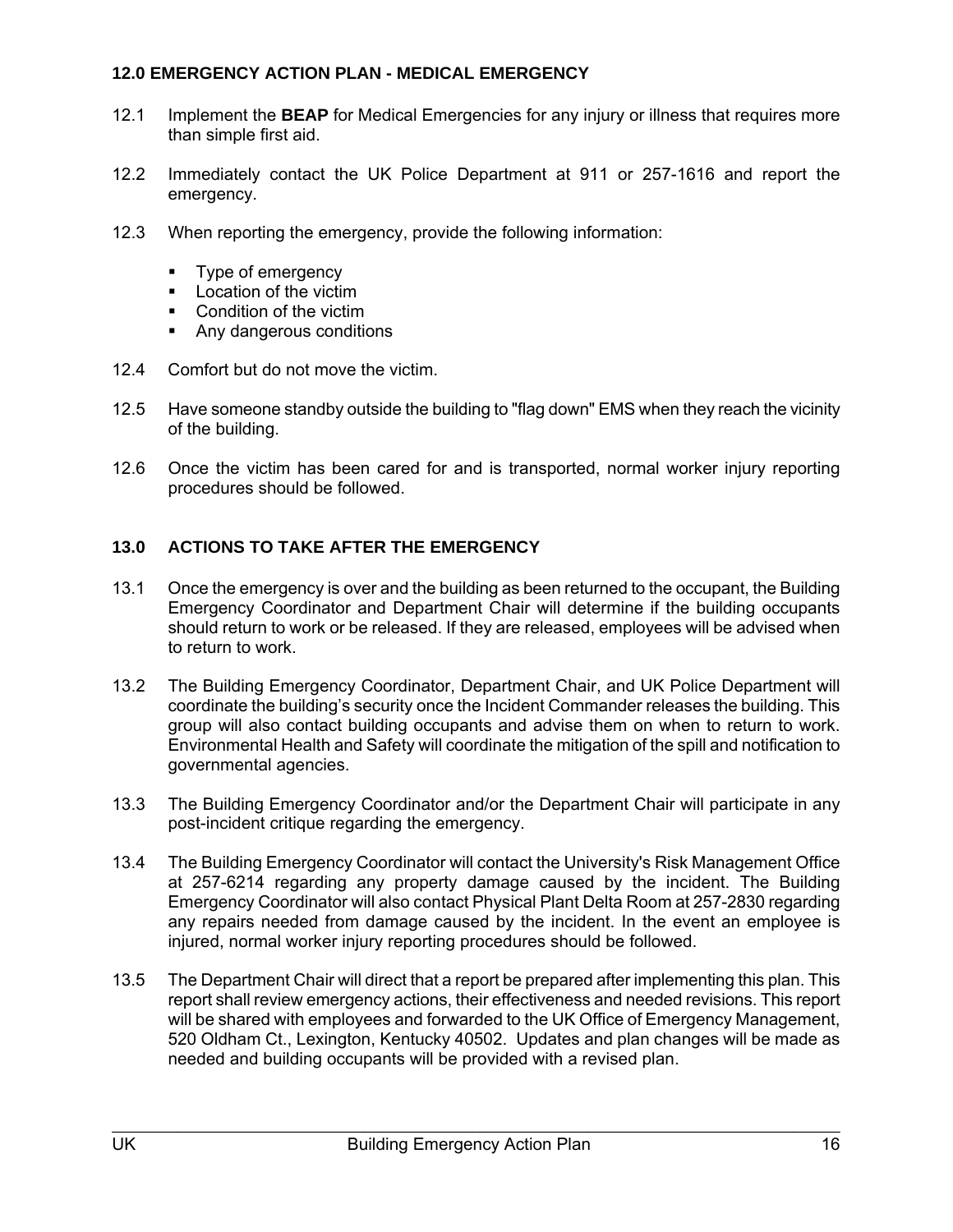#### **Appendix A**

**Building Evacuation Plans/Routes for FPAT are posted on each floor in the front of the building next to the elevators** 

**and again in the middle of the back hallway**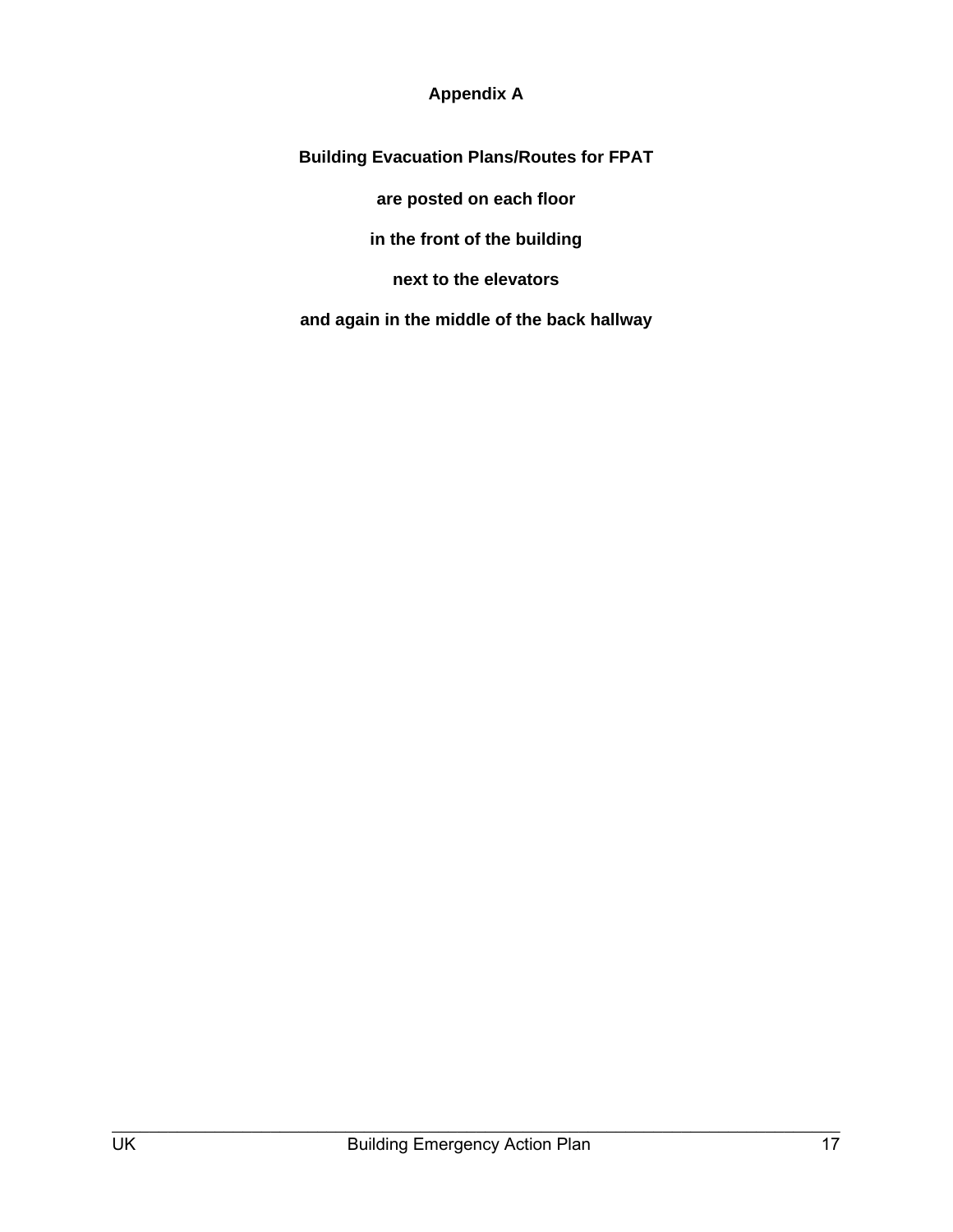#### **Appendix B**

### **Severe Weather Locations for FPAT**

#### **Restrooms**

#### **Stairwells**

#### **Basement**

Information on severe weather protocol in FPAT can be found at http://wwwagwx.ca.uky.edu/stormready/safeplaces.shtml?46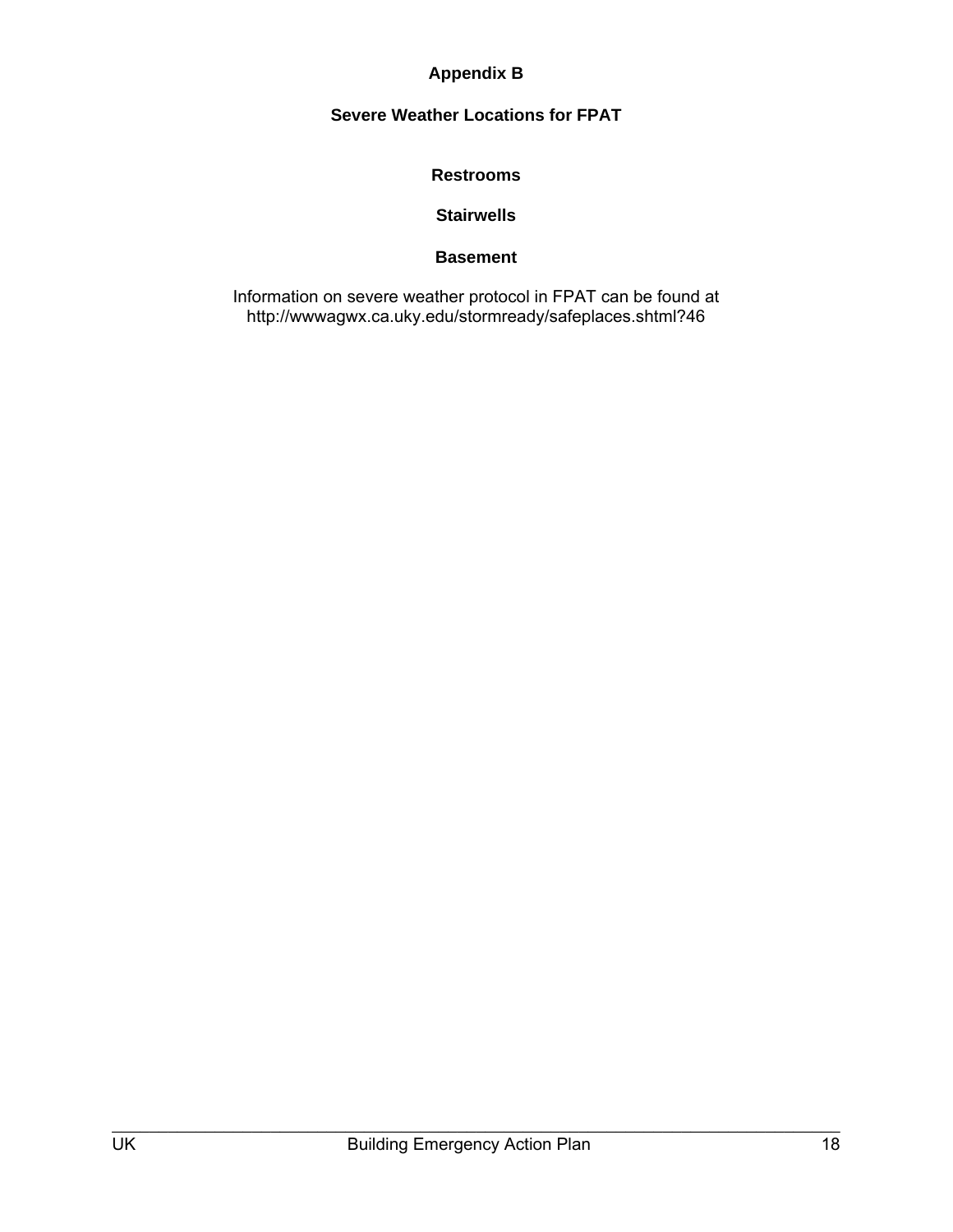# **Procedures for Providing Assistance to Mobility Impaired Individuals**

## **University of Kentucky Emergency Assistance Card Program**

At some point in time almost everyone needs assistance in some way. Not everyone with a disability will require assistance during an emergency. Evaluate your situation and determine your own needs. It is the responsibility of each person to ask for help when needed.

**Evacuation for persons with disabilities --** Appropriate evacuation procedures should be **prearranged** between the persons with disabilities and the people assigned to assist them. The University has developed an Emergency Assistance Card program that is available upon request. This card can be carried by individuals with disabilities and presented to a co-worker, friend or faculty, who in turn will give it to the emergency team on site. For more information about the card or to receive a card, contact the University Equal Opportunity Office or UK Disability Resource Center.



**STAFF ON-SITE. SEE BACK FOR MORE DETAILS.** 

**For University of Kentucky Use Only**

| As a result of a disability, I am unable to evacuate the building<br>and <b>will require your assistance</b> during this emergency. I<br>have given this card to the person presenting it to you. |                    |              |
|---------------------------------------------------------------------------------------------------------------------------------------------------------------------------------------------------|--------------------|--------------|
| $\Box$ Wheelchair User                                                                                                                                                                            | $\Box$ Oxygen User | $\Box$ Other |
| Name:<br>Location:<br><b>Assistance Required:</b>                                                                                                                                                 |                    |              |

 *(front side of card) (back side of card)* 

Individuals with unobservable disabilities or impairments may or may not self-identify before an emergency. Such conditions may include arthritis, a cardiac condition, chronic back problems, asthma, a learning disability, etc. These persons may need additional help during emergency situations. Request that all persons who feel they may need special assistance notify appropriate key departmental persons so that arrangements can be made in advance to meet their needs.

#### **GENERAL GUIDELINES**

- It is University Policy that all occupants must evacuate the building when the fire alarm is activated. The only exceptions to the Policy are patient related areas such as the Hospital where special procedures have been developed.
- All exit stairwells are fire rated and are protected by self-closing/self-latching doors. These are the safest areas during an emergency. Physically impaired persons are advised to proceed to them immediately.
	- $\circ$  Corridors leading to the exit stairwells must be maintained clear and unobstructed at all times.
	- $\circ$  If there is no imminent danger and there are no special problems evacuating the person, place the individual into or next to the stairwell. Rescue personnel are instructed to check all exit corridors and exit stairwells first for any stranded persons.
	- $\circ$  No one should attempt to use an elevator to evacuate during an emergency. Use the stairs instead.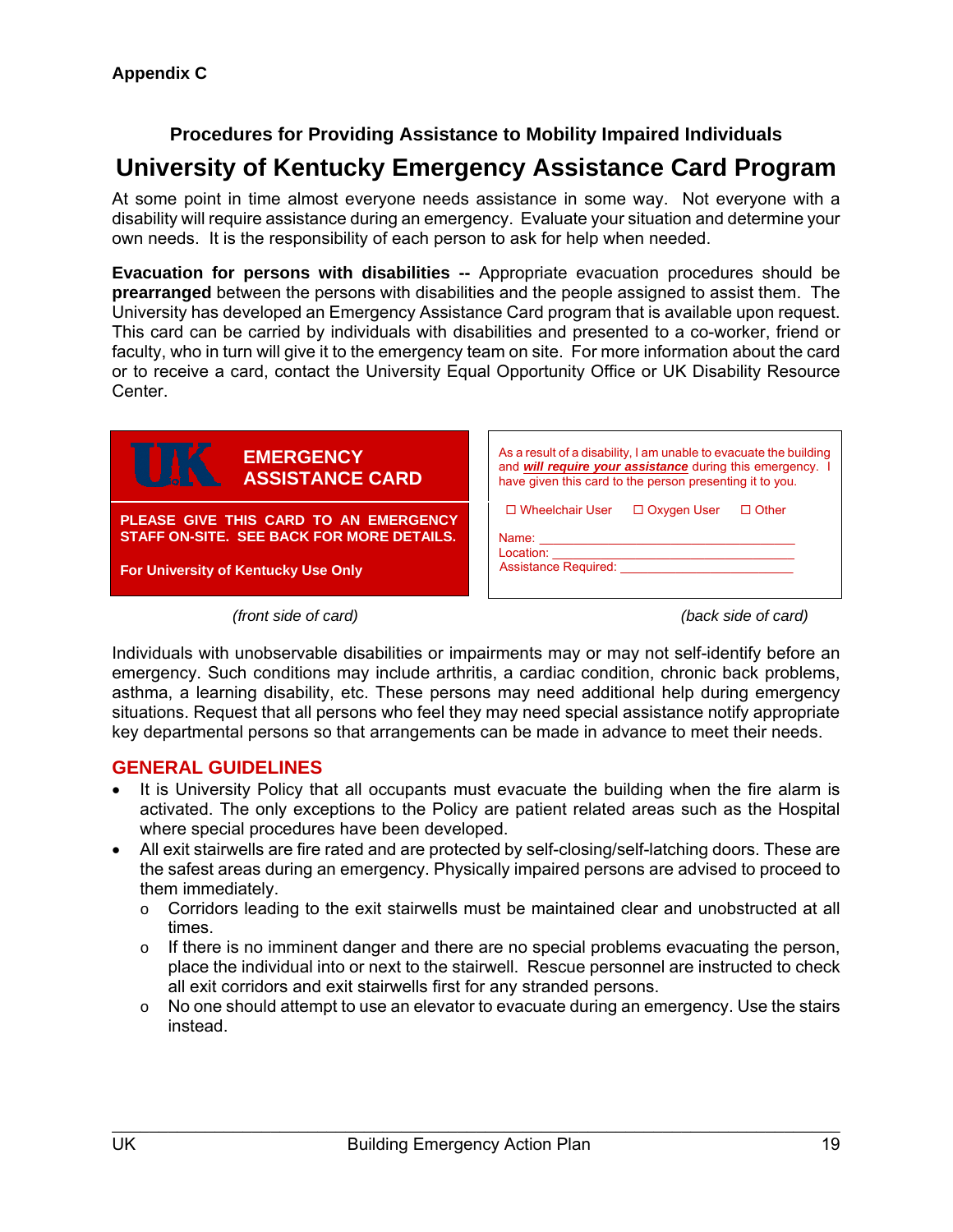#### **SPECIFIC RECOMMENDATIONS**

#### **Visually Impaired Persons**

- $\circ$  Tell the person the nature of the emergency and offer your arm for guidance. This is the preferred method when acting as a "sighted guide."
- $\circ$  As you walk, tell the person where you are and where obstacles are located.
- $\circ$  When you reach safety, orient the person to the location and ask if further assistance is needed.

#### **Hearing Impaired Persons**

- $\circ$  Some campus buildings are equipped with audible fire alarms which should be activated during an emergency. However, hearing impaired individuals may not receive the audible signal. Use an alternative warning system. Several methods can be used, including:
	- Write a note to tell the person of the situation, the nearest evacuation route, and where to meet outside. (Sample script: "FIRE! Go out the rear door on your right. NOW. Meet outside on the front lawn.")
	- Turn the light switch on and off to gain their attention and then indicate through gestures or in writing what is happening and what to do. Do not use the light switch technique if you smell natural gas in the area.

#### **Persons Using Crutches, Canes, or Walkers**

o In evacuations, these individuals should be treated as if they were injured. Carrying options include using a two-person, lock-arm position or having the individual sit on a sturdy chair (preferably with arms) which is then lifted and carried.

#### **People Who Use Wheelchairs (Non-ambulatory)**

- $\circ$  Most non-ambulatory persons will be able to exit safely without assistance if they are on the ground floor.
- $\circ$  If you are assisting a non-ambulatory person, be aware that some people have minimal ability to move and lifting them may be dangerous to their well-being. Some individuals have very little upper trunk and neck strength.
- $\circ$  Frequently, non-ambulatory persons have respiratory complications. Remove them from smoke and vapors immediately. Some people who use wheelchairs may have electrical respirators. Give them priority assistance, as their ability to breathe may be seriously in danger.

The needs and preferences of non-ambulatory individuals vary. Always consult with the person as to his or her preference regarding:

- Ways of being moved.
- The number of people necessary for assistance. If carrying a person more than three flights, a relay team will be needed.
- Whether to extend or move extremities when lifting because of pain, braces, etc.
- Whether a seat cushion or pad should be brought along.
- Being carried forward or backward on stairs.
- Aftercare, if removed from the wheel chair.
- Remember to check the intended route for obstructions before transporting the individual. Delegate others to bring the wheelchair. When the wheelchair is left behind, remove it from the stairwell and place it so it does not obstruct the egress of others. Reunite the person with their wheelchair as soon as it is safe to do so.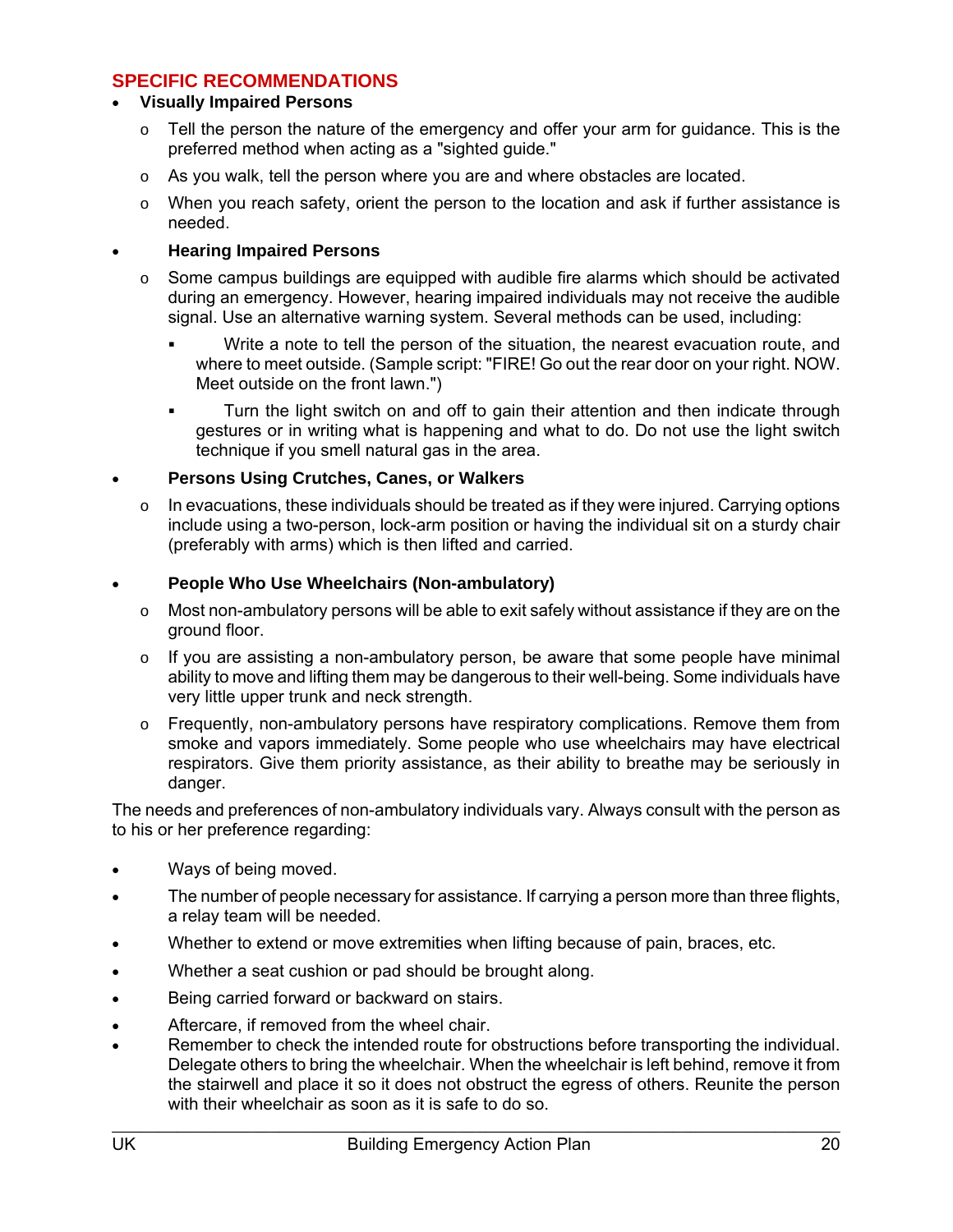Wheelchairs have many movable or weak parts which were not constructed to withstand the stress of lifting (i.e., the seat bar, foot plates, wheels, movable arm rests, etc.). If the chair is batterypowered, remove the batteries before moving it. Make sure the foot rests are locked and the motor is off. If a seatbelt is available, secure the person in the chair.

For more information about this program or to obtain a card, please contact:

Jake Karnes, Disability Resource Center, at 257-2754; Patty Bender, Office of Institutional Equity, at 257-8927; or Christy Giles, Office of Emergency Management, at 257-3815.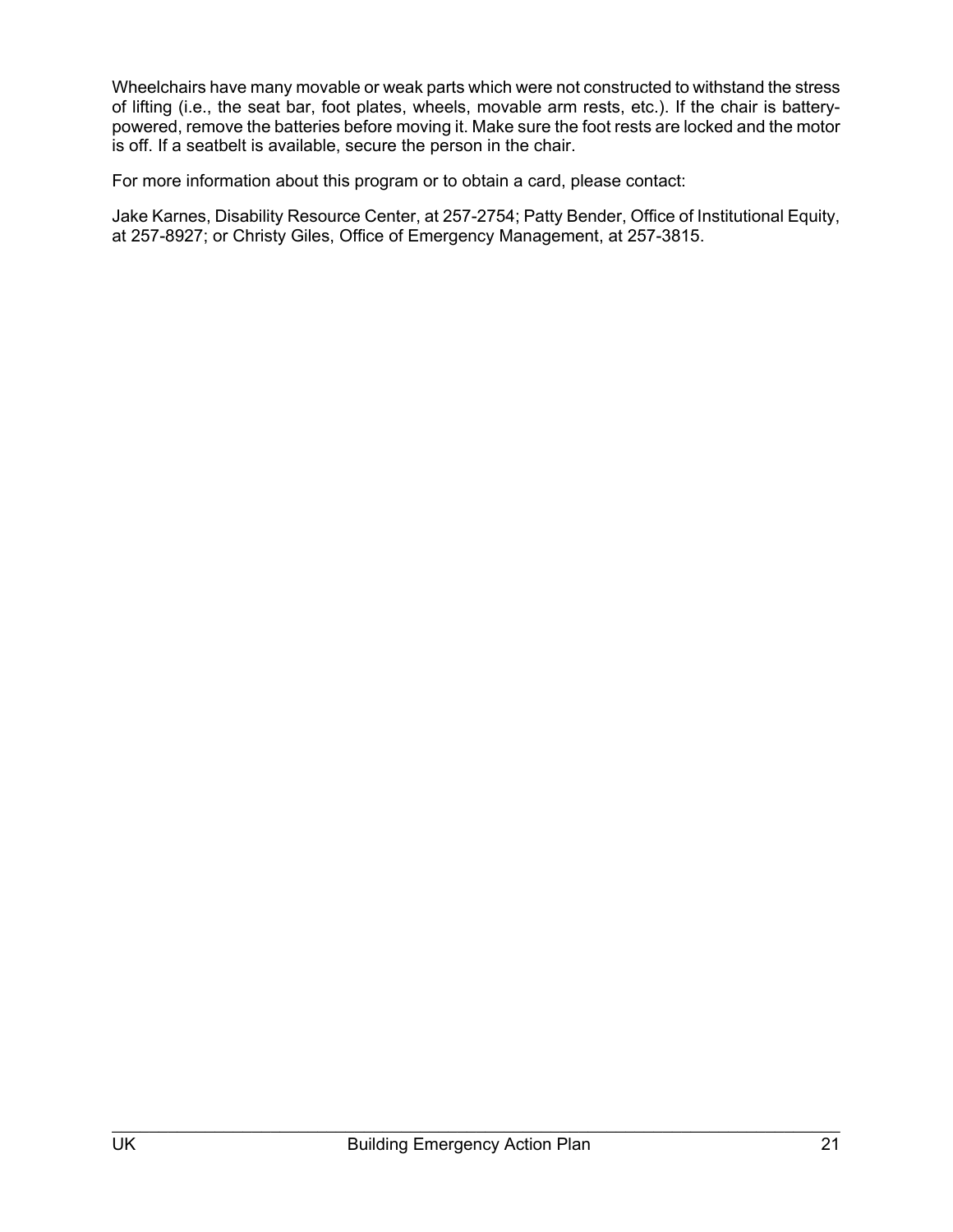### **BOMB THREAT CHECKLIST**

| DUMD INNEAI UNEUNLIJI                                                                                                   |
|-------------------------------------------------------------------------------------------------------------------------|
| <b>Telephone Procedures</b><br>INSTRUCTIONS: Be calm, be courteous, listen. Do not interrupt the initial message of the |
| caller. If possible, notify your supervisor immediately by a pre-arranged signal while the caller is                    |
| on the line.                                                                                                            |
| <b>Time Example</b>                                                                                                     |
|                                                                                                                         |
| Caller's Identity:                                                                                                      |
| Sex: Male_______ Female_______ Adult_______ Juvenile_______ Approximate age_________                                    |
| in years                                                                                                                |
| Origin of Call: (Check Caller ID)                                                                                       |
| Local Long Distance __ Booth ___ Internal                                                                               |
|                                                                                                                         |
| <b>Voice Characteristics Speech Language</b>                                                                            |
| Loud Soft Fast Slow Excellent Good                                                                                      |
| ____High Pitch ______Deep _____Distinct ____Distorted ____Fair ____Poor                                                 |
| ____Raspy ____Pleasant ____Stutter ____Nasal ____Foul ____ ______                                                       |
| ____Intoxicated ____ _______ ____Slurred ____Lisp Other                                                                 |
| Other $\frac{1}{1}$                                                                                                     |
| <b>Accent Manner Background Noises</b>                                                                                  |
| Local Not Local Calm Angry Mixed Airplanes                                                                              |
| _____Foreign _____Region _____Rational _____Irrational _____Bedlam ____Animals                                          |
| Race Other Coherent Incoherent Trains Voices                                                                            |
| ____Deliberate ____Emotional ____Music ____Quiet                                                                        |
| ____Righteous ____Laughing ____Factory Machines                                                                         |
| ____Street Traffic                                                                                                      |
| ____Party Atmosphere                                                                                                    |
| Office Machines                                                                                                         |
|                                                                                                                         |
| <b>BOMB FACTS</b>                                                                                                       |
| Pretend difficulty with hearing. Keep the caller talking. If the caller seems agreeable to                              |
| further conversation, ask questions like:                                                                               |
| When will it go off? Certain hour_____________Time remaining_______________                                             |
|                                                                                                                         |
|                                                                                                                         |
| How do you know so much about the bomb?                                                                                 |
| Where are you now?                                                                                                      |
| What is your name and address?                                                                                          |
| If the building is occupied, inform the caller that detonation could cause injury or death.                             |
| Write out the message in its entirety and any other comments on a separate sheet of paper                               |
| and attach to this checklist.                                                                                           |
| Did the caller appear familiar with the building by his description of the bomb                                         |
| location?                                                                                                               |
| ACTIONS TO TAKE IMMEDIATELY AFTER THE CALL                                                                              |
|                                                                                                                         |
| NOTIFY THE UNIVERSITY POLICE, EXT 911 or 257-1616                                                                       |
| NOTIFY YOUR IMMEDIATE SUPERVISOR.                                                                                       |
| Talk to no one -- other than instructed by your supervisor or the Police.                                               |
|                                                                                                                         |
|                                                                                                                         |